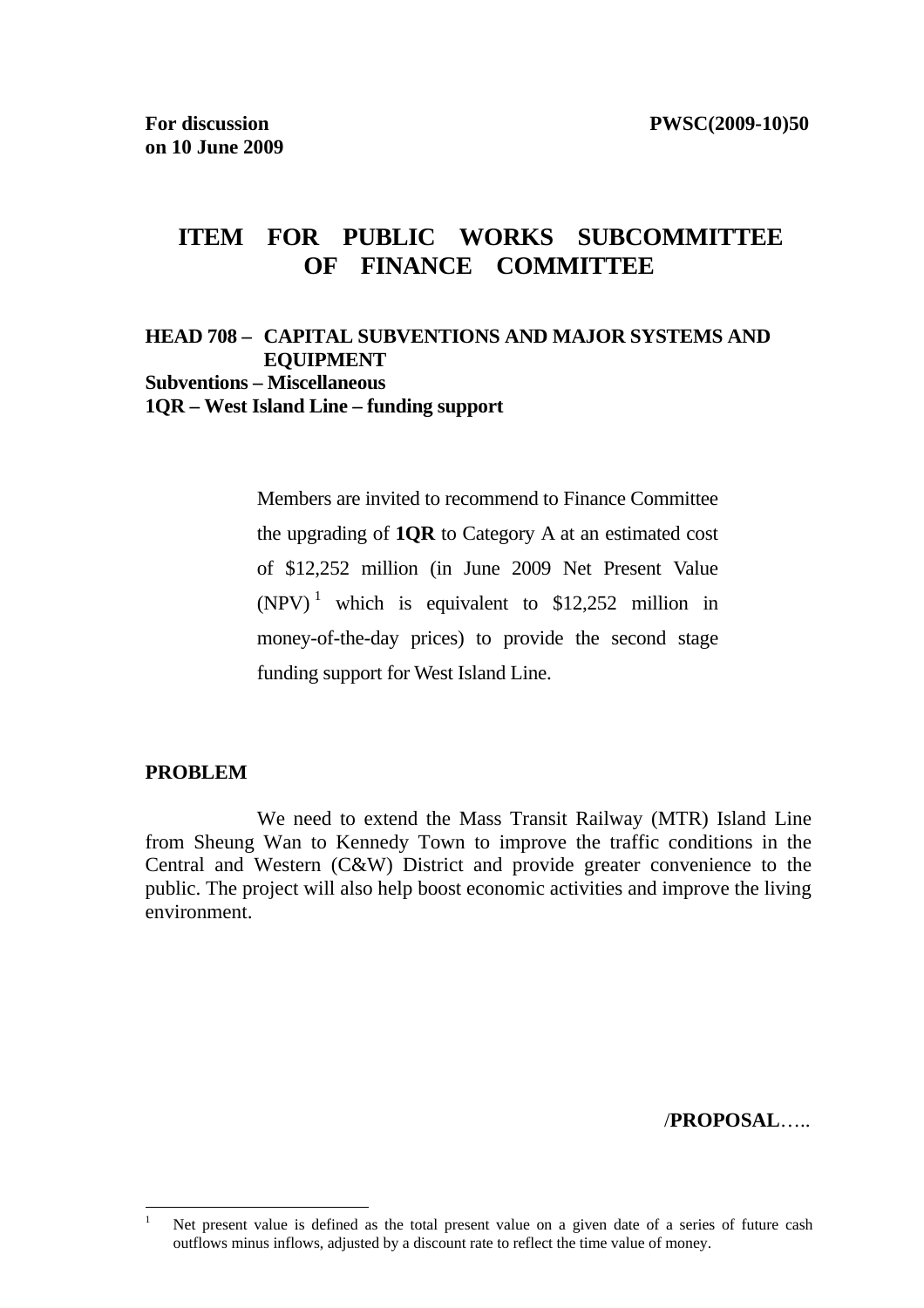### **PROPOSAL**

2. The Director of Highways (D of Hy), with the support of the Secretary for Transport and Housing, proposes to upgrade **1QR** to Category A at an estimated cost of \$12,252 million (in June 2009 Net Present Value (NPV) which is equivalent to \$12,252 million in money-of-the-day (MOD) prices) to provide the second stage funding support to the MTR Corporation Limited (MTRCL) to cover the design phase expenditure after authorisation of the West Island Line (WIL) project under the Railways Ordinance (Cap. 519) (the Ordinance) and to bridge the funding  $\text{gap}^2$  to make WIL project financially viable.

### **PROJECT SCOPE AND NATURE**

3. The WIL is a three-kilometre long railway extension of the existing Island Line from Sheung Wan Station to Kennedy Town with two intermediate underground stations at Sai Ying Pun and the University of Hong Kong. A plan showing the proposed WIL alignment is at Enclosure 1.

4. The scope for **1QR** comprises a capital grant as the Government's funding support to the MTRCL to make the WIL project financially viable. The capital grant is to lower the WIL project costs for –

- (a) the detailed design after authorization of the project under the Ordinance and construction of the railway works for the WIL which includes –
	- (i) underground railway stations and facilities at Sai Ying Pun, near the HKU and at Kennedy Town, together with the associated station entrances;
	- (ii) an approximately 2.1 kilometres (km) long underground railway tunnel and 0.7 km long underground overrun / refuge tunnel;

 $\overline{c}$ <sup>2</sup> A railway project is considered financially not viable if the present value of all its projected revenues net of projected expenditures falls short of the expected return on capital. This shortfall is known as the funding gap.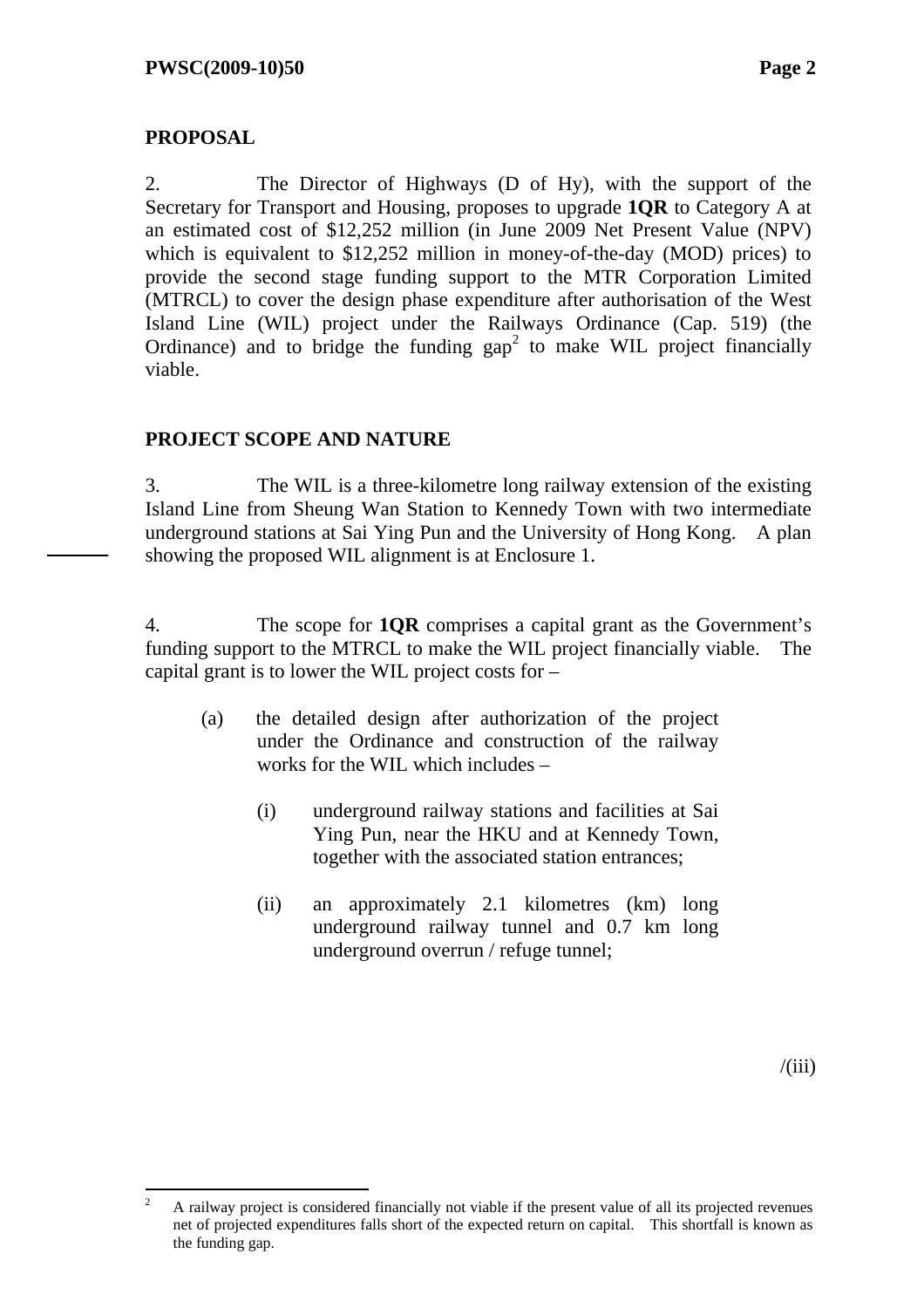- (iii) rail track formation works, earthworks, civil and structural works, electrical and mechanical works, and facilities including trackwork, train control and communication facilities, ventilation shafts and electrical and mechanical plants;
- (iv) re-construction, modification and re-alignment of existing roads, preventive or remedial works including underpinning the foundations of existing buildings and ground treatment, and ancillary works including associated drainage works, slope works, landscaping works;
- (b) detailed design after authorization of the project under the Ordinance and construction of reprovisioning, remedial and improvement works (RRIW) in connection with the WIL (see Enclosure 2);
- (c) procurement of rolling stocks; and
- (d) land costs, including rental for works areas, acquisition, clearance, compensation and Lands Department administrative cost etc., to provide land for the construction and operation of WIL.

5. The MTRCL plans to commence the construction of the WIL in July 2009 for completion in end 2014.

## **JUSTIFICATION**

6. Adopting railways as the backbone of our transport system is our stated transport policy. The WIL project will bring significant transport and economic benefits as well as providing an environmentally friendly and efficient mass carrier for the C&W District.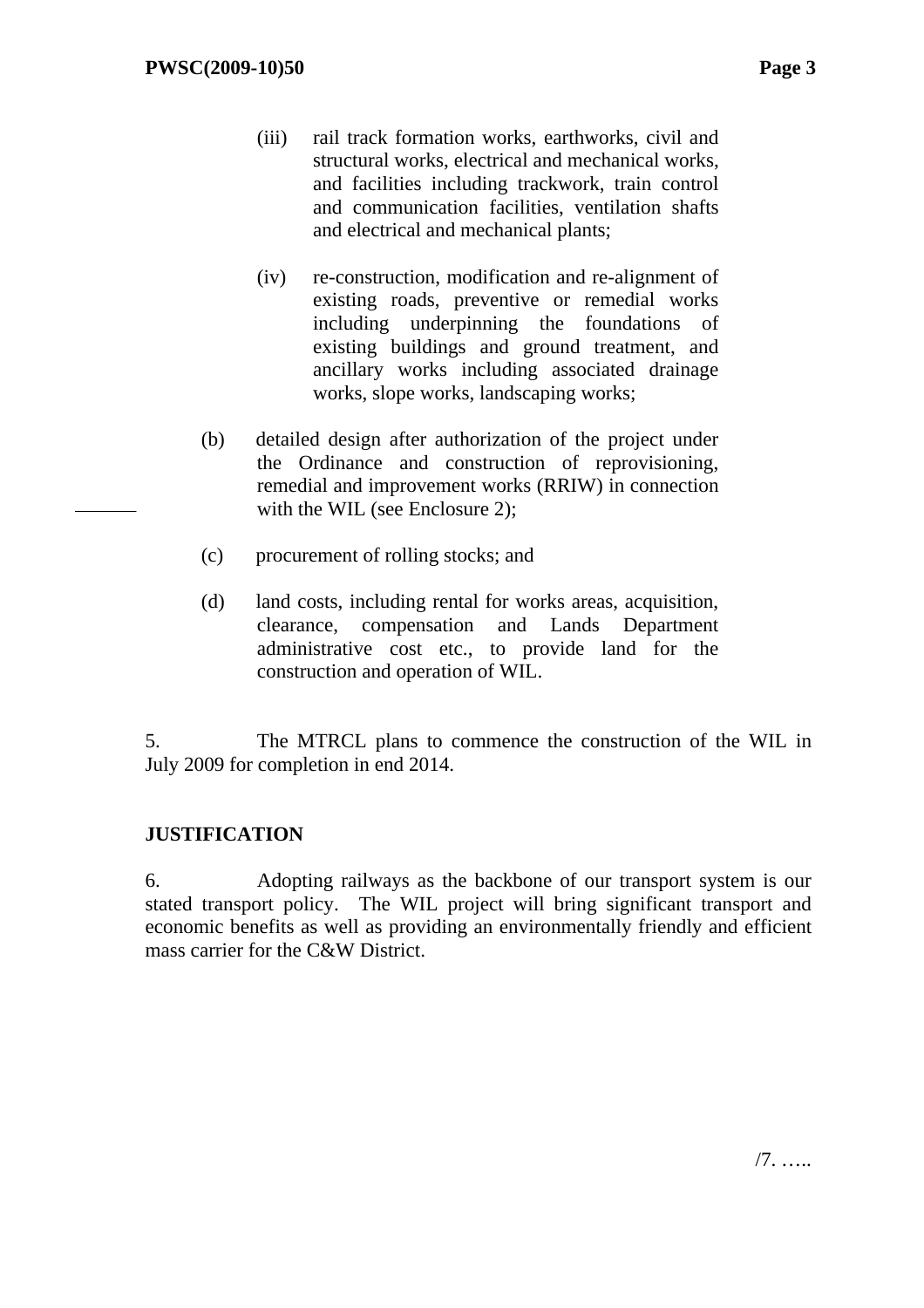7. Commuters travelling to and from the C&W District are now relying on road-based transport modes. Upon completion, the WIL will provide a fast and reliable service to the C&W District and will bring upon substantial economic benefits to the community primarily through saving in transportation time. At present, a road journey during the rush hours for the three kilometres between Kennedy Town and Sheung Wan takes 15 to 25 minutes. In comparison, the same journey by WIL will take no more than eight minutes. We estimate that the WIL will save the public a total of 12 million hours in 2016 and the economic benefits including time savings over 50 years of operation of WIL is about \$62 billion in 2007 prices.

8. The C&W District is a traditional district with a lot of scope for rejuvenation. The WIL will provide the impetus for the rejuvenation as there are likely to be more economic activities and redevelopment with the improvement in traffic conditions.

9. There are sites along the WIL currently accommodating Government facilities that are to be occupied either temporarily or permanently for the construction and/or operation of the WIL. We need to reprovision these facilities in conjunction with the construction of the WIL. These works are grouped as RRIW under the WIL project. A list of the RRIW is at Enclosure 2.

10. We have identified three items of the essential public infrastructure works  $(EPIW)^3$ , which are to be funded by Government, for enhancing pedestrian or vehicular flows in the vicinity of the WIL stations, as follows –

- (a) Provision of pedestrian link at Sands Street;
- (b) Provision of footbridge link to the University of Hong Kong Centennial Campus; and
- (c) Provision of a public transport interchange at Kennedy Town Station.

### / **FINANCING** …..

 3 We upgraded **55TR** "West Island Line – essential public infrastructure works" to Category B in February 2009. We will make a separate submission at the same PWSC meeting under PWSC(2009-10)51 for upgrading **55TR** to Category A at an estimated cost of \$103.6 million in MOD prices for the construction of the EPIW.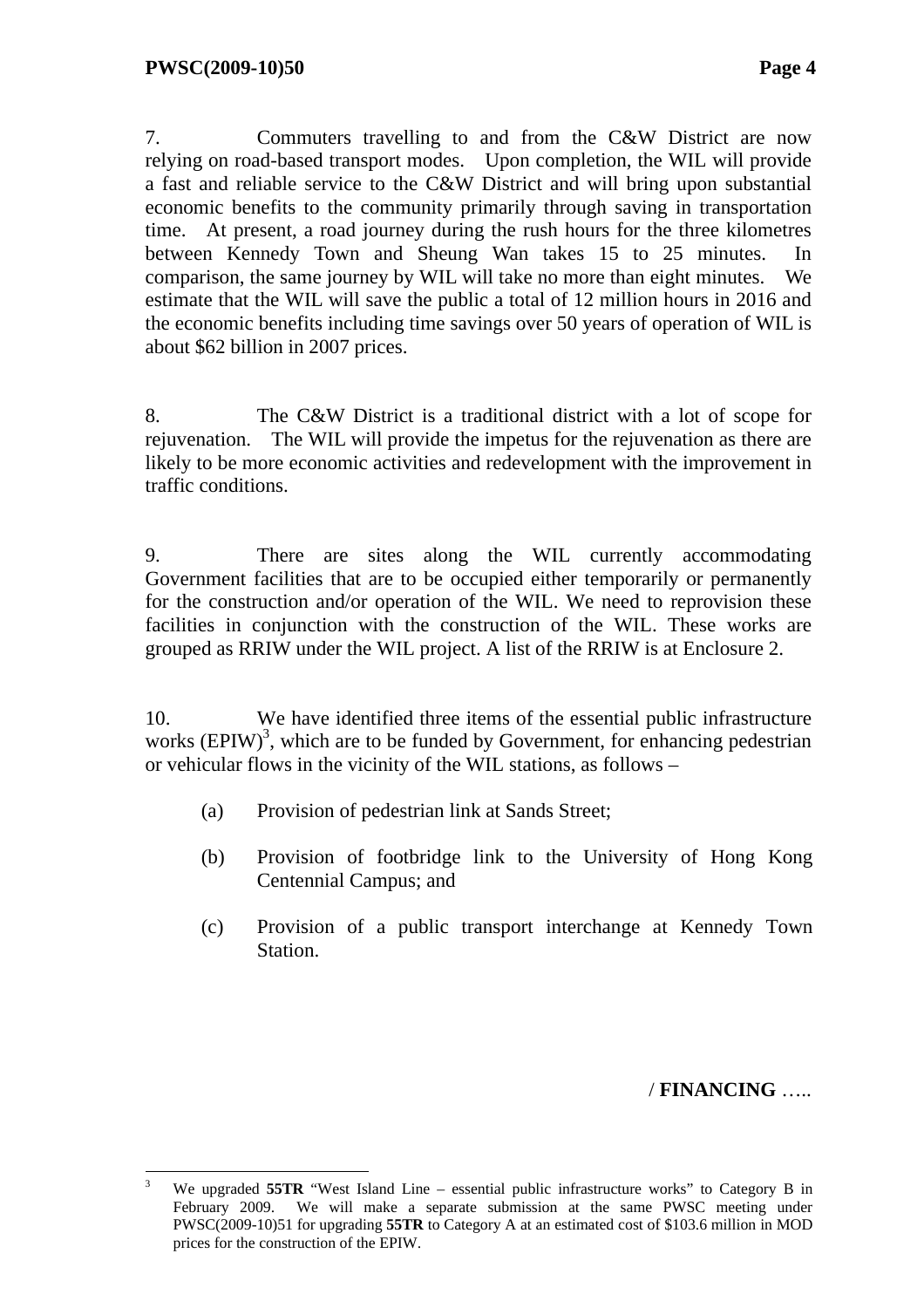### **FINANCING ARRANGEMENT**

#### (A) **Funding arrangement**

11. The Government has in the past mainly relied on granting property development rights as the means for providing financial support to bridge the funding gap for most of the railway projects under the ownership approach. However, due to the lack of suitable sites along or adjacent to the WIL alignment for property development, alternative methods to provide the funding would have to be considered. For the WIL, Government proposes to provide a capital grant as financial support. The grant is intended as an upfront payment to lower the capital costs of the project in order to provide the incentive for the MTRCL to embark on the project which it would otherwise not undertake at all given the financial non-viability.

12. In establishing the capital grant to MTRCL which is a listed company operating under commercial principles, we adopt the following criteria for non-government projects under which capital grants can be provided to profit-oriented organisations –

- (a) the capital subvention should be given for the purpose of inducing the organisation in question to undertake a project which it would otherwise not undertake;
- (b) the project in question should be a major infrastructure which is expected to bring about significant social and economic benefits to the public in line with the policy objectives of the Government, but is projected to be financially not viable to the organisation in question;
- (c) the Government should have given due consideration to the availability of other alternative organisations that are capable of undertaking the project without the capital subvention, as well as all other viable means for causing the project to be undertaken, and have come to the view that the capital subvention is the most appropriate means; and
- (d) requests for such capital subvention, if supported by the Government, should be approved by the FC of LegCo before the capital grant can be released.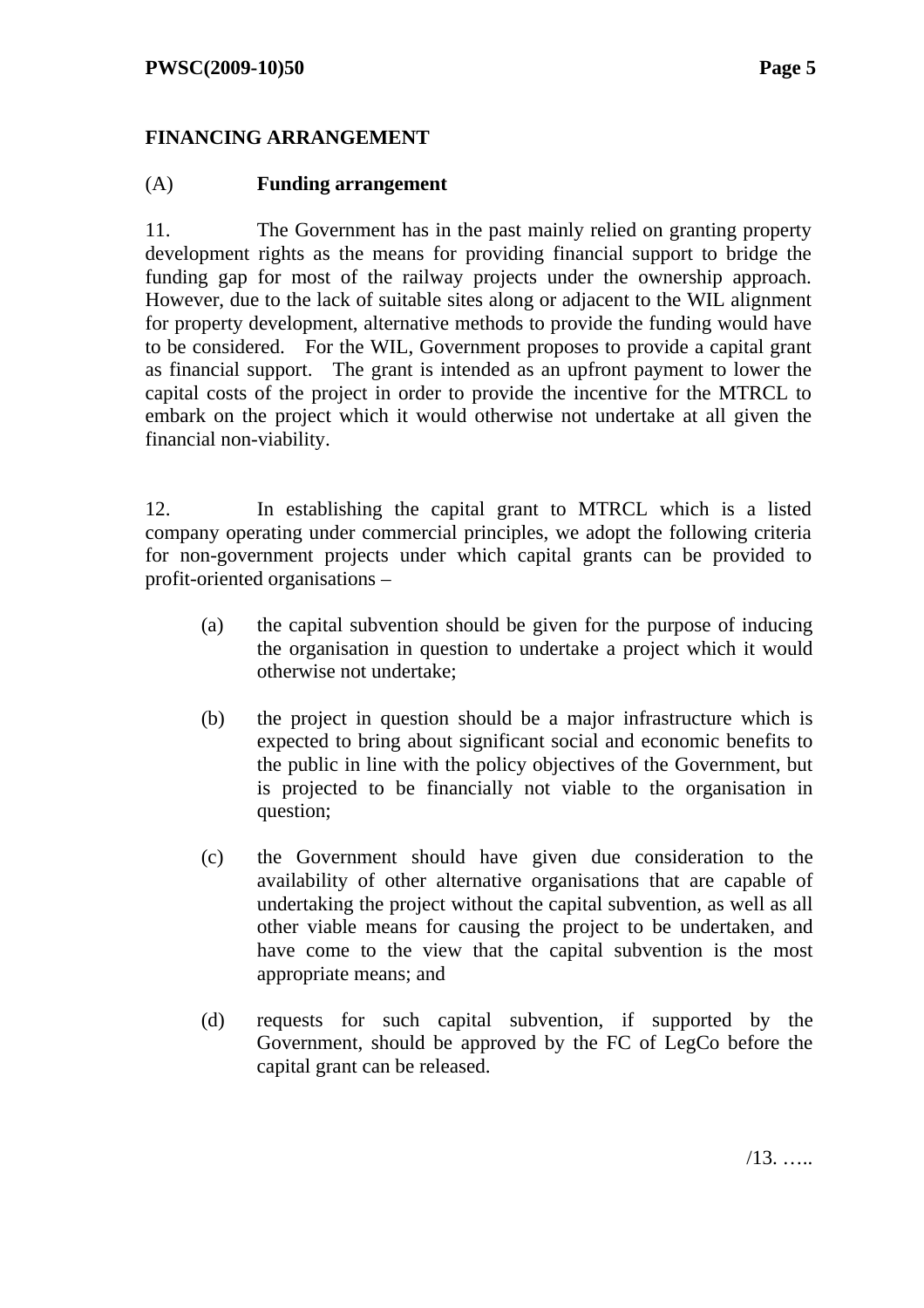13. The funding support to MTRCL is being provided in two stages. The first stage covers the design phase expenditure of the WIL project up to authorisation under the Ordinance. The second stage covers the remainder of the funding gap for the WIL project.

14. The MTRCL commenced the detailed design in February 2008 after receiving the first stage funding support (see paragraph 52 below). Upon receipt of the second stage funding support, the MTRCL will commence construction for the WIL project. The MTRCL will bear all the commercial risks associated with the operation of the railway line in future. To illustrate, should the patronage and the corresponding fare revenue arising from the WIL turn out to be substantially lower than those assumed in determining the funding gap amount, the Government has no obligation to provide any further financial support to the MTRCL.

### **(B) Project cost and funding gap**

15. The estimated capital cost of the WIL is \$15,400 million (in December 2008 prices), including the costs for design and construction of the railway works, procurement of rolling stock, the RRIW and land costs except compensation due to loss of redevelopment potential.

16. Highways Department (HyD) engaged an independent engineer consultant (IEC), which is not engaged in any current consultancies with MTRCL, to conduct an assessment to ascertain the construction costs and operation costs of the WIL estimated by the MTRCL based on the scheme design developed by the MTRCL. This is to ensure that the MTRCL has come up with a reasonable estimate of the costs and the funding support required. After completion of the assessment, the IEC considered that MTRCL's estimate was generally in order. To be prudent and to safeguard against overpayment to the MTRCL, we have proposed to introduce a claw-back mechanism in case the actual tender prices turn out to be lower than the estimated project cost (see paragraph 22 below).

17. In the PWSC(2007-08)59 paper, the estimated capital cost of the WIL is \$8,900 million (in January 2006 prices) and the corresponding funding gap is about \$6,000 million (January 2007 NPV). Based on the MTRCL's estimate, the capital cost is increased to about \$15,400 million (in December 2008 prices) and the corresponding funding gap is increased to \$12,700 million (in June 2009 NPV). The above increases are mainly attributed to the increase in the scope of the works for the railway and the price escalation for the construction sector since January 2006 as described in paragraph 18 below.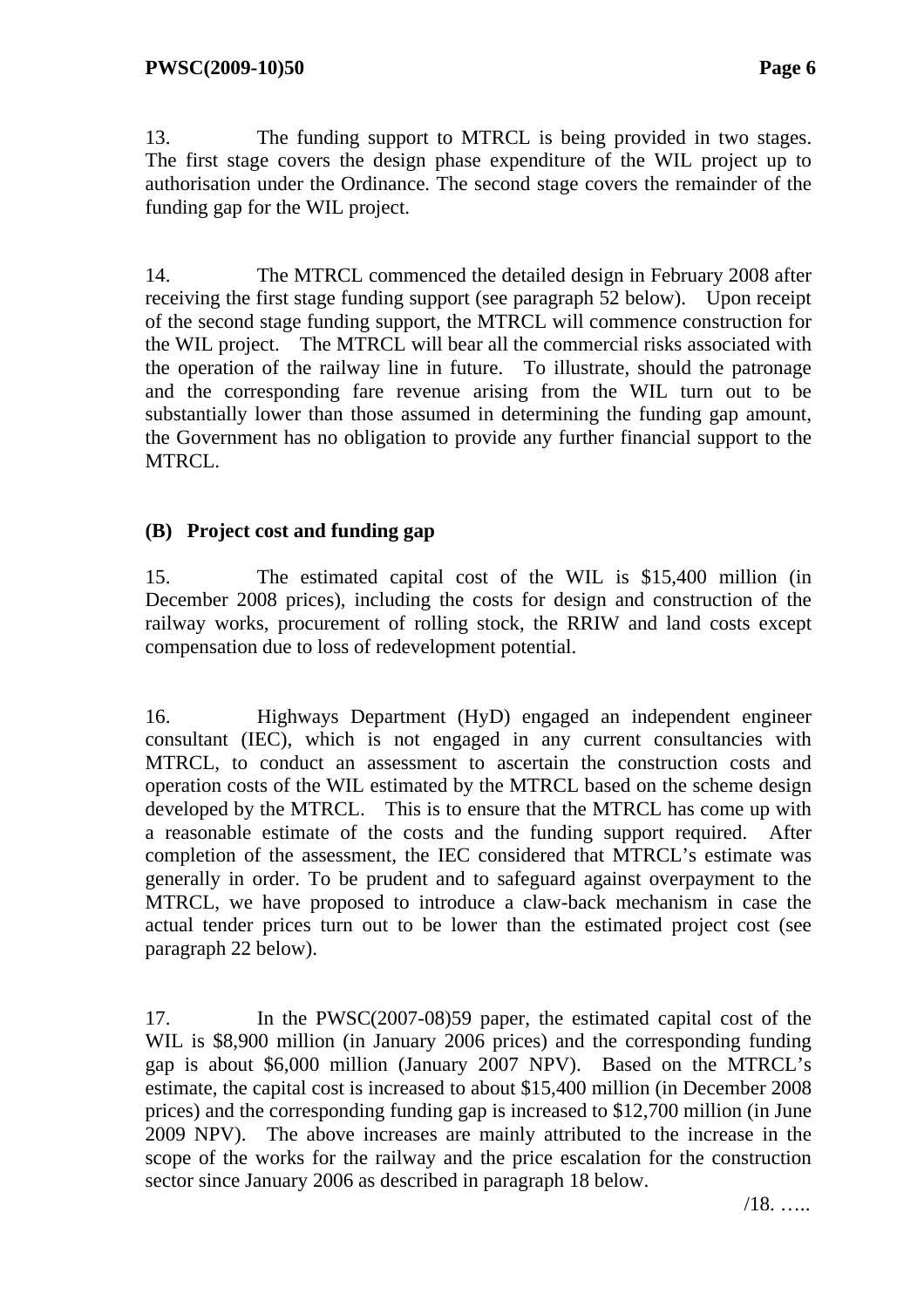18. The increase in the capital cost of \$6,500 million (\$15,400 million minus \$8,900 million) from January 2006 to December 2008 is attributed to –

(a) Increase in the scope of works of about \$2,200 million –

|                                                    | \$ million                   |
|----------------------------------------------------|------------------------------|
| Scope change for RRIW<br>(i)                       | (Dec 2008)<br>prices)<br>200 |
| Scope change for railway works<br>(ii)             | 1,300                        |
| (iii) Changes in construction methods              | 200                          |
| Additional electrical and mechanical works<br>(iv) | 400                          |
| Additional rolling stock<br>(v)<br>Total           | 100<br>2,200                 |
|                                                    |                              |

Details of the increase in scope of works are at Enclosure 3.

(b) MTRCL's estimate for general price escalation in the construction sector is \$4,300 million for the three year period from January 2006 to December 2008 representing an increase of about 48%.

The Architectural Services Department (ArchSD) Building Works Tender Price Index (BWTPI) has been chosen as the reference for our review of the price escalation on tender prices which is a direct measurement of cost increases on Government works already tendered. The BWTPI at 1Q of 2006 (the \$8,900 million original cost estimate was based on January 2006 prices) and 3Q of 2008 (being the latest available figures) are 714 and 1 401 respectively, representing an increase of 96% in the cost of tender prices between these two periods. The data for 4Q of 2008 onward has yet to be published by ArchSD. We consider that the MTRCL's estimate of price escalation is reasonable, even after taking into account the possible fall in tender prices after the financial tsunami in late 2008. A graph showing the trend of the BWTPI is at Enclosure 4.

19. In the computation of the second stage funding support in paragraph 2 above, we have made some assumptions in the inflation factors, included as Enclosure 5.

 $/20$ . ….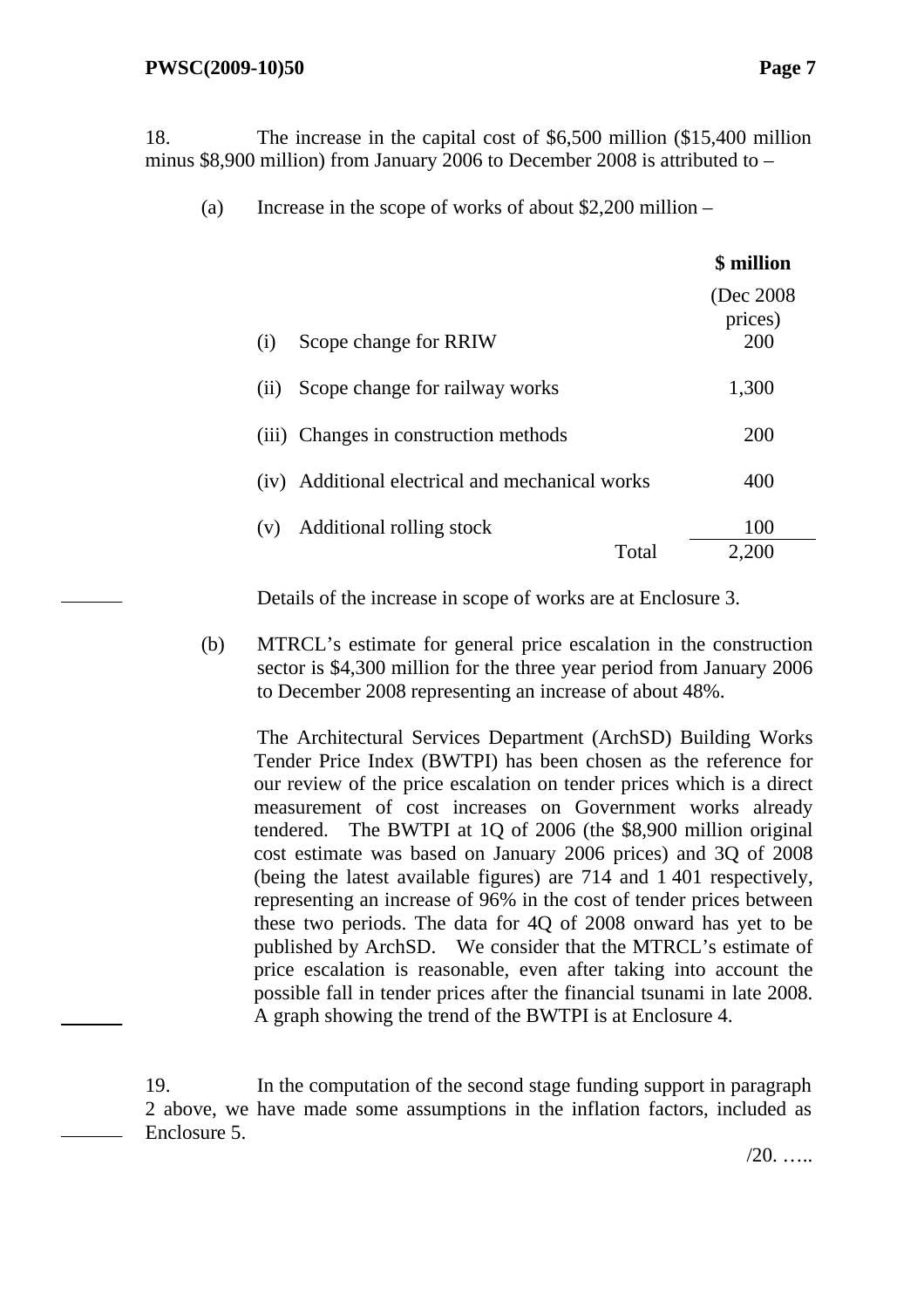20. The funding gap of the WIL project is calculated by discounting and summing the estimated cost and revenue cash-flows of MTRCL arising from the WIL project over a 50-year period. The discount rate adopted for the discounting equals to 1% above MTRCL's Weighted Average Cost of Capital (WACC)4 . The Financial Services and the Treasury Bureau (FSTB) has engaged an independent financial adviser to assess MTRCL's WACC and the funding gap for the WIL project. The financial adviser concluded that a funding gap of \$12,700 million in June 2009 NPV should be acceptable. The Government and MTRCL then agreed that the funding gap should be \$12,700 million in June 2009 NPV which is equivalent to \$12,700 million in MOD prices.

#### (C) **Funding cap and claw-back**

21. The funding support which is to be provided by the Government in the form of a capital grant is calculated on the basis of a set of project cost estimates. It will be granted to MTRCL before the construction works begin. To safeguard the Government's interest, we propose to introduce a claw-back mechanism such that any over payment of capital expenditure, escalation costs and land costs will be reimbursed to the Government with interest. In other words, the funding gap represents the maximum commitment of the Government financial support to the MTRCL for the WIL project.

22. The framework for the claw-back mechanism is as follows –

(a) Methodology for calculation of the claw-back amount

A reassessment of the funding gap will be made, within about two years after commencement of operation of the WIL, on the basis of the actual contract award prices, actual fluctuation payments (actual payment to contractors for adjustment according to contract provisions), actual land cost payments (paid by the MTRCL for compensation, land resumption and administrative costs) and adjusted contingency sum (see paragraph 24 below), adopting the same methodology as the estimated funding gap is derived currently. The excess of the original funding support over this reassessed amount will be returned to the Government, with interest. As mentioned in paragraph 21 above, if there is a shortfall instead of excess, the MTRCL will be required to meet such shortfall.

 $/(b)$ …..

<sup>4</sup> The WACC is the rate that a company is expected to pay to finance its assets. It is the minimum return that a company must earn on existing asset base to satisfy its creditors, owners, and other providers of capital. It is calculated taking into account the relative weights of each component of the capital structure.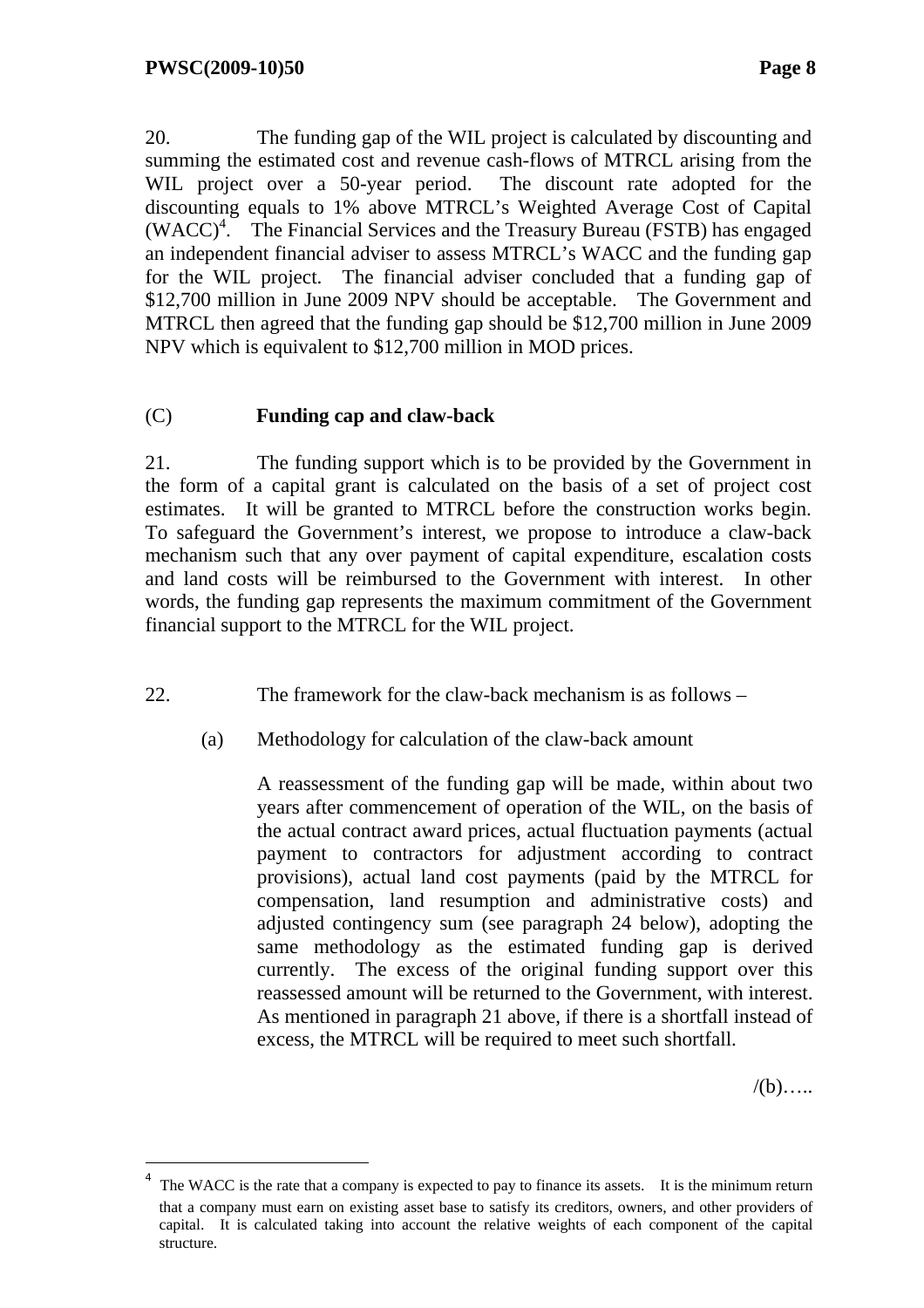(b) Interest accruing period

The interest accruing period will be the period between the payment date of the capital grant and the date(s) of refund of the respective sum(s) of the excessive capital grant by the MTRCL.

(c) Interest rate on claw-back amount

We have agreed with the MTRCL that the interest should be charged on the amount(s) to be refunded to the Government. The interest to be adopted should be calculated on a yearly basis and based on the average rate of return of the Exchange Fund's investment portfolio over the immediately preceding six years for a particular year, subject to a cap at the discount rate in assessing the funding gap. In other words, the interest rates to be applied on the amount(s) to be refunded would equal the rates of return on the Government's fiscal reserves placed with the Exchange Fund during the interest-accruing period.

(d) Option for staged refund of excess capital grant

If after return of tenders for the major civil engineering contracts and the MTRCL is aware that the tender prices have turned out to be sufficiently lower than the estimated cost, the MTRCL may propose partial refund at an earlier stage. Such condition of refund is considered reasonable. From the Government's point of view, we welcome the early return of any excessive funding support given to the MTRCL which may be used to fund other infrastructure projects. However, the MTRCL is aware that any amount, once refunded to Government, is irreversible.

23. The contingency sum will cater for unforeseen costs including variations and claims (e.g. due to unforeseen ground conditions) attributable to change of scope of works during construction which are not envisaged when the project agreement is signed. The MTRCL has proposed project contingency to be 13% of the estimated construction costs. IEC has checked MTRCL's cost database on different risk elements and contingency allowances on different categories of works. In addition, it has looked at the unforeseen additional expenditure on the past railway projects, namely Tseung Kwan O Extension, Disneyland Resort Line, East Rail Extension and West Rail and such expenditure ranged from 12% to 25% of the tendered prices. This reflects the additional risks on railway works in substantial underground construction in densely populated urban areas. The 13% proposed by the MTRCL is considered reasonable.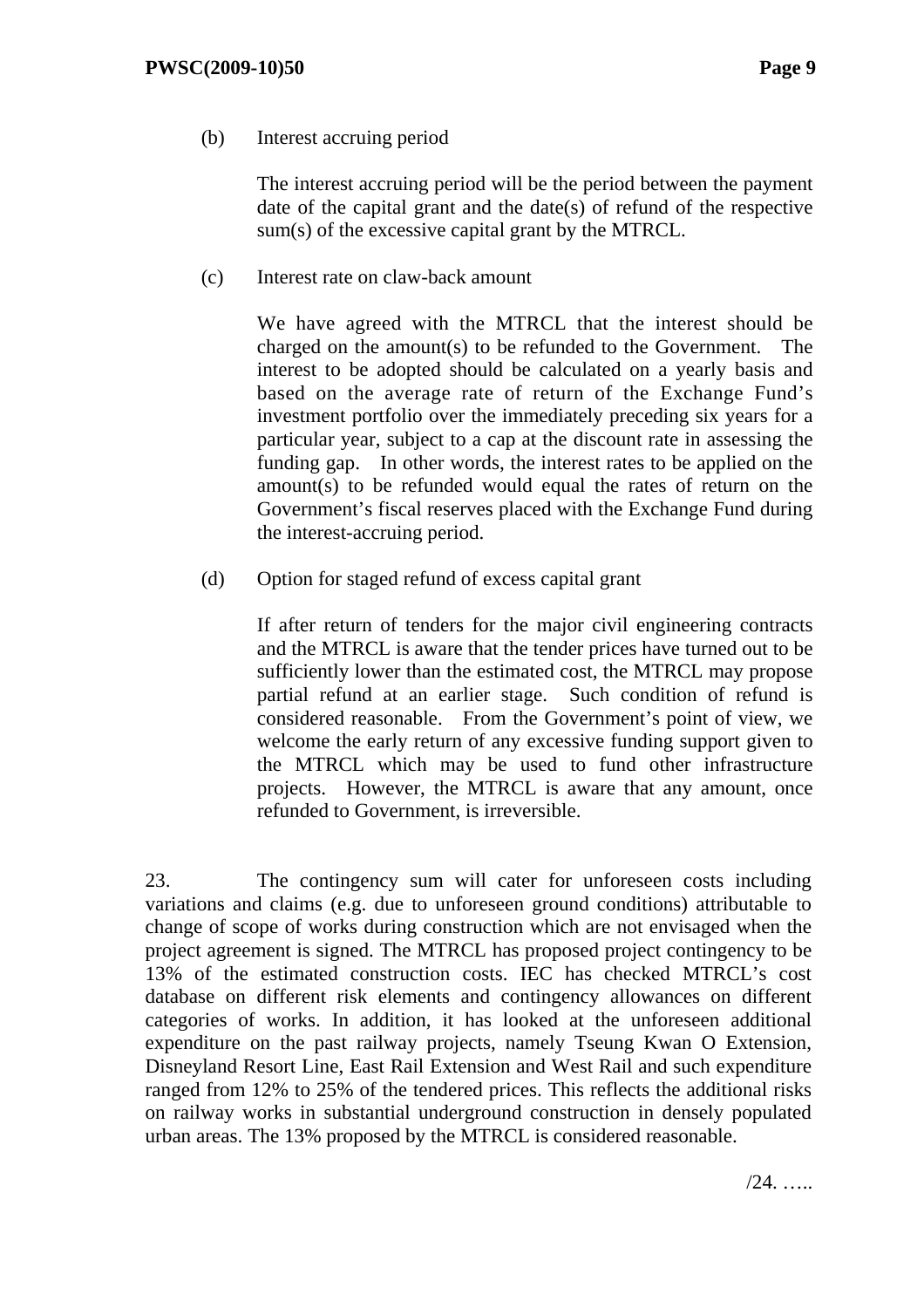24. At the time of grant of the funding support to the MTRCL, the contingency provision will be calculated on the basis of 13% of the estimated capital expenditure. The MTRCL has further agreed that since the actual project cost is subject to review upon project completion, the amount of contingency provision will also be reassessed as 13% of the actual capital expenditure.

25. MTRCL's project management cost for the WIL, estimated at \$1,250 million (December 2008 prices), are staff costs for the project team, project headquarters and other support services. The project team provides support for the detailed design, project management, project planning, design management and construction supervision; the project headquarters team provides support for the project control, planning and programming and procurement and contracts etc. Other support services cover human resources, legal, public relations, finance and information technology etc. IEC has also checked these cost items and considers that they are in order given the scale and complexity of the project.

26. As the sum for contingency will be reassessed based on the actual capital expenditure and project management costs will not vary with the construction contract tender prices, they will not be subject to the proposed claw back mechanism.

### **FINANCIAL IMPLICATIONS**

27. The MTRCL estimates the cost of the project to be \$15,400 million in December 2008 prices made up as follows –

|     |      |                                                       |       | \$ million            |
|-----|------|-------------------------------------------------------|-------|-----------------------|
|     |      |                                                       |       | (Dec 2008)<br>prices) |
| (a) |      | Construction works and<br>procurement (capital works) |       | 11,270                |
|     | (i)  | civil works                                           | 6,620 |                       |
|     | (ii) | architecture builders works<br>and finishes           | 530   |                       |
|     |      | (iii) building Services                               | 630   |                       |
|     | (1V) | <b>E&amp;M</b> works                                  | 960   |                       |

/**\$ million**…..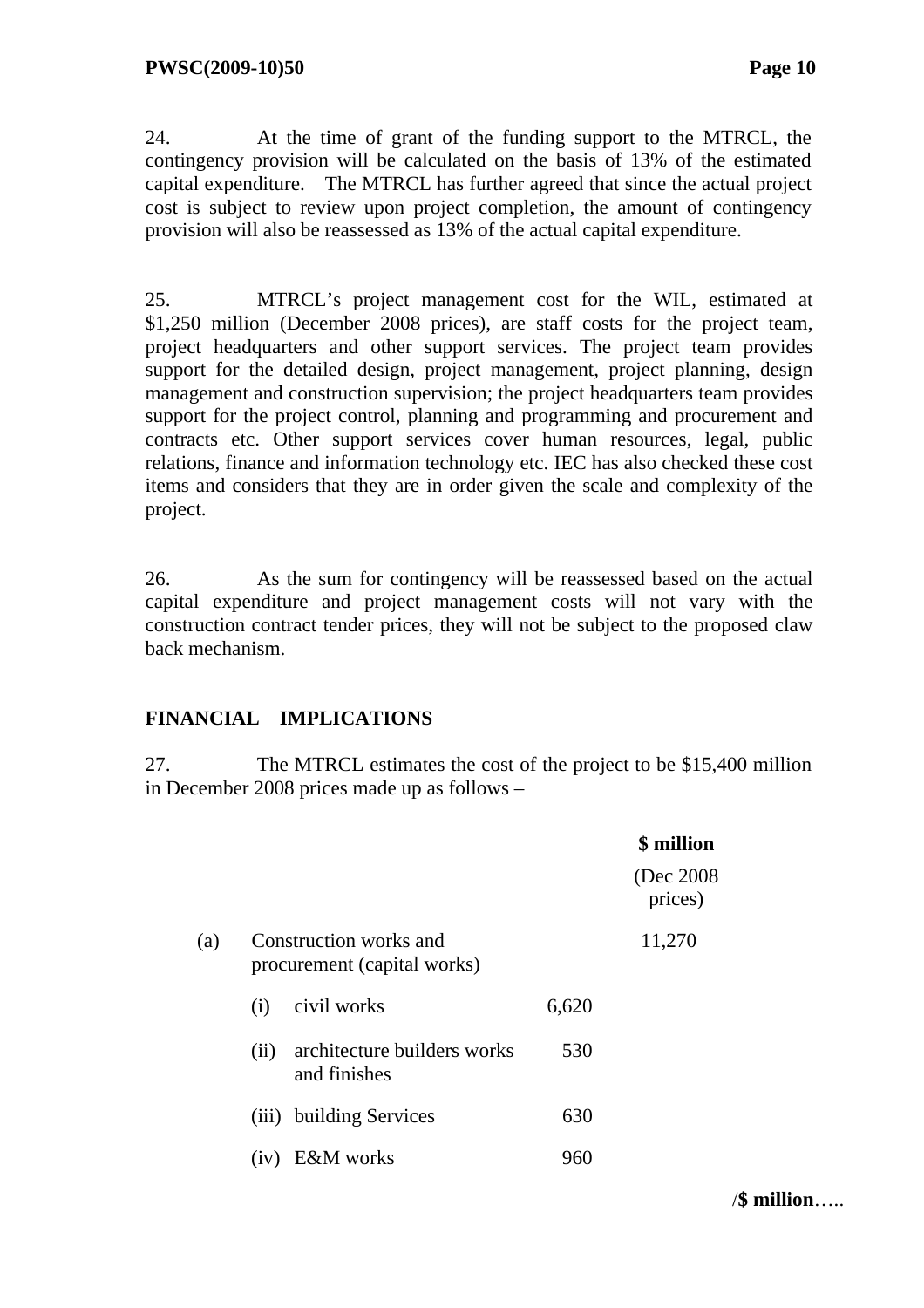|     |                                                                                                        |           | \$ million            |
|-----|--------------------------------------------------------------------------------------------------------|-----------|-----------------------|
|     |                                                                                                        |           | (Dec 2008)<br>prices) |
|     | signalling and control<br>(v)                                                                          | 600       |                       |
|     | rolling stocks<br>(vi)                                                                                 | 700       |                       |
|     | (vii) RRIW                                                                                             | 1,230     |                       |
|     |                                                                                                        | Sub-total | 11,270                |
| (b) | Contingencies                                                                                          |           | 1,470                 |
|     |                                                                                                        | Sub-total | 12,740                |
| (c) | Design costs                                                                                           |           | 660                   |
| (d) | Project management costs                                                                               |           | 1,250                 |
| (e) | Land costs (excluding<br>compensation due to loss of<br>redevelopment potential) (see<br>paragraph 49) |           | 750                   |
|     |                                                                                                        | Total     | 15,400                |

The D of Hy considers that the estimates are reasonable.

28. As mentioned in paragraph 20 above, by converting all the relevant costs including the capital costs, future asset replacement costs, operating costs and rail & non-rail revenue to June 2009 NPV, the estimated funding gap is \$12,700 million in June 2009 NPV which is equivalent to \$12,700 million in MOD prices. As discussed under paragraphs 21 to 26, the level of the Government funding support to the MTRCL will be reassessed and excessive funding support provided to the MTRCL by way of capital grant will be returned to Government with interest in accordance with the agreed claw-back mechanism.

29. Since we had paid the MTRCL the first stage funding support of \$400 million in February 2008, we need to bring it up to the June 2009 NPV with the same discount rate of 9% and deduct this from the funding support. Accordingly, the second stage funding support is \$12,252 million in MOD prices, made up as follows –

/**\$ million** …..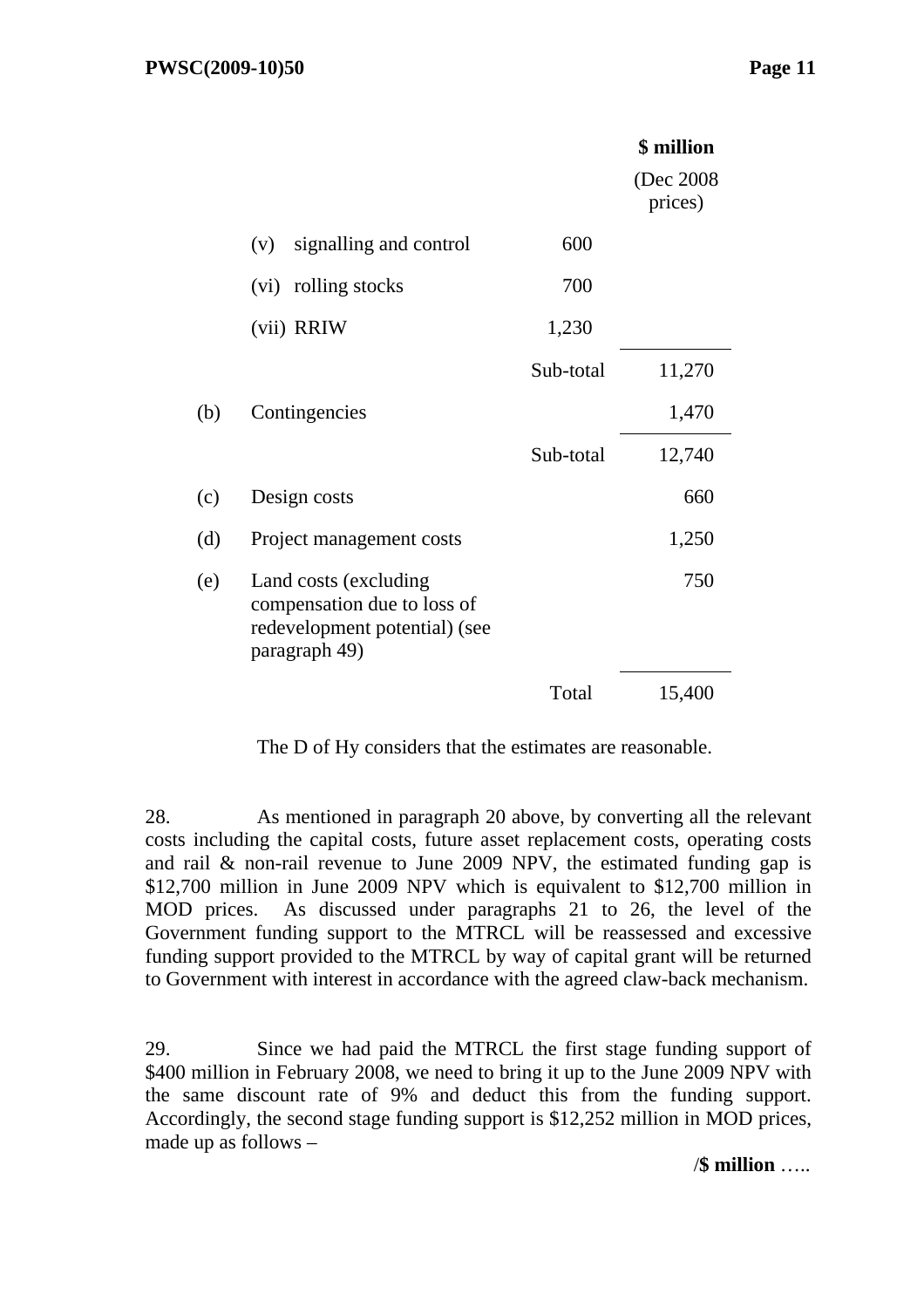|     |                                    |       | \$ million |
|-----|------------------------------------|-------|------------|
|     |                                    |       | (MOD)      |
| (a) | Funding support (see paragraph 20) |       | 12,700     |
|     | Less                               |       |            |
| (b) | First stage funding support        |       | 448        |
|     |                                    | Total | 12,252     |

30. Subject to approval, we will phase the expenditure as follows –

| Year          | \$ million<br>(MOD) |  |
|---------------|---------------------|--|
| $2009 - 2010$ | 12,252              |  |
| Total         | 12,252              |  |

31. We estimate that the additional annual recurrent expenditure upon completion of the RRIW under the WIL project to be about \$4.0 million.

### **PUBLIC CONSULTATION**

32. Very extensive public consultation has been carried out on the WIL project. We have been meeting the Central and Western District Council (C&WDC) and local residents regularly and frequently on the project. They have all along been asking for the early implementation of the project.

33. As from April 2007, representatives of the Transport and Housing Bureau, Highways Department and Transport Department have attended a series of meetings and public forums organised by the C&WDC members and various political parties with participation by the local community.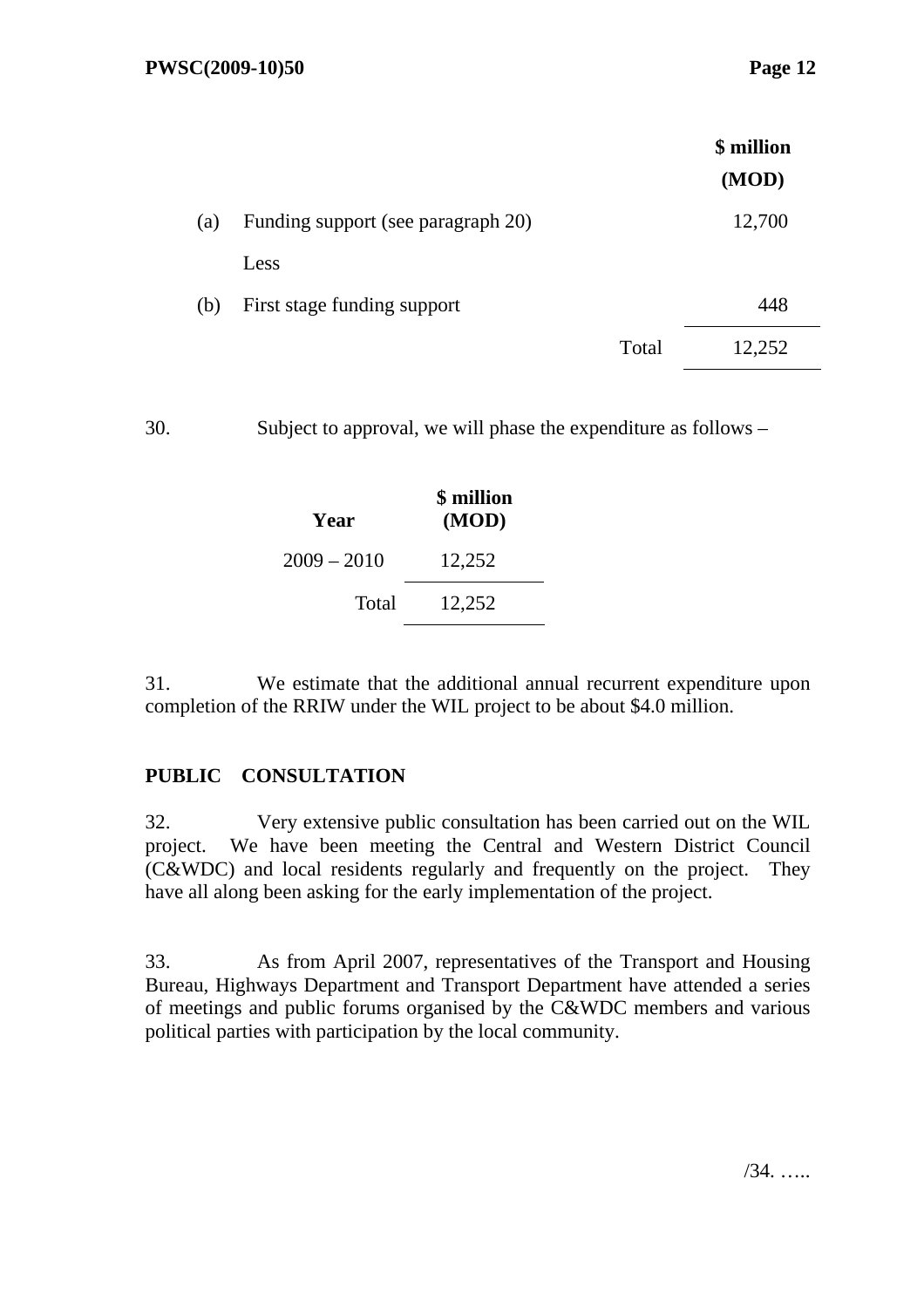34. During the public consultation, the public generally welcomes and looks forward to the early implementation of the WIL. However, there are concerns over the reprovisioning of the affected facilities (such as David Trench Rehabilitation Centre, Kennedy Town Swimming Pool, Centre Street Market West Block and open spaces); the possible adverse effect of ventilation shafts to the residents at Hill Road and to students and residents at Bonham Road; the proposed locations of station entrances and the preservation of tree walls at Forbes Street etc.

35. We have carefully considered the public views and addressed their concerns as far as practicable. The MTRCL will reprovision the affected facilities in conjunction with the construction of the WIL. The MTRCL have explained that the ventilation shafts will not affect the health of the public and the proposed locations have to take into account the constraints of the design and alignment of the railway as well as the availability of land. The MTRCL have determined all entrance locations based on the public needs and the principle that resumption of private land should be avoided as far as possible. In response to the tree walls issue, the MTRCL deliberately locates the cut and cover Kennedy Town Station as far to the east as the topography permits and, by adopting a radical internal station design so that the length of the station is reduced to a minimum, thus avoiding or minimising the disturbance to the tree walls.

36. We gazetted the WIL scheme which comprises the proposed EPIW under the Ordinance on 26 October 2007 and an amendment scheme not relating to the proposed EPIW on 12 September 2008. We received 27 objections to the gazetted scheme and amendment scheme, including two objections relating to the proposed EPIW. Two objectors withdrew their objections unconditionally<sup>5</sup> and the remaining  $25<sup>6</sup>$  objectors have maintained their objections or have not indicated their withdrawal.

37. To make clear that the existing piles and foundations of most of the buildings within the scheme boundary will be excluded from the underground strata resumption required for the construction of the railway, we gazetted the corrections to the scheme under the Ordinance on 9 January 2009.

/38. …..

 5 Under the Ordinance, an objection that is withdrawn unconditionally is treated as if the objector had not lodged the objection. An objection which is not withdrawn or withdrawn with conditions is treated as an unresolved objection which is then submitted to the Chief Executive-in-Council for consideration.

Two unresolved objections are related to the proposed EPIW under **55TR** and their details are included in the PWSC(2009-10)51 for upgrading **55TR** to Category A.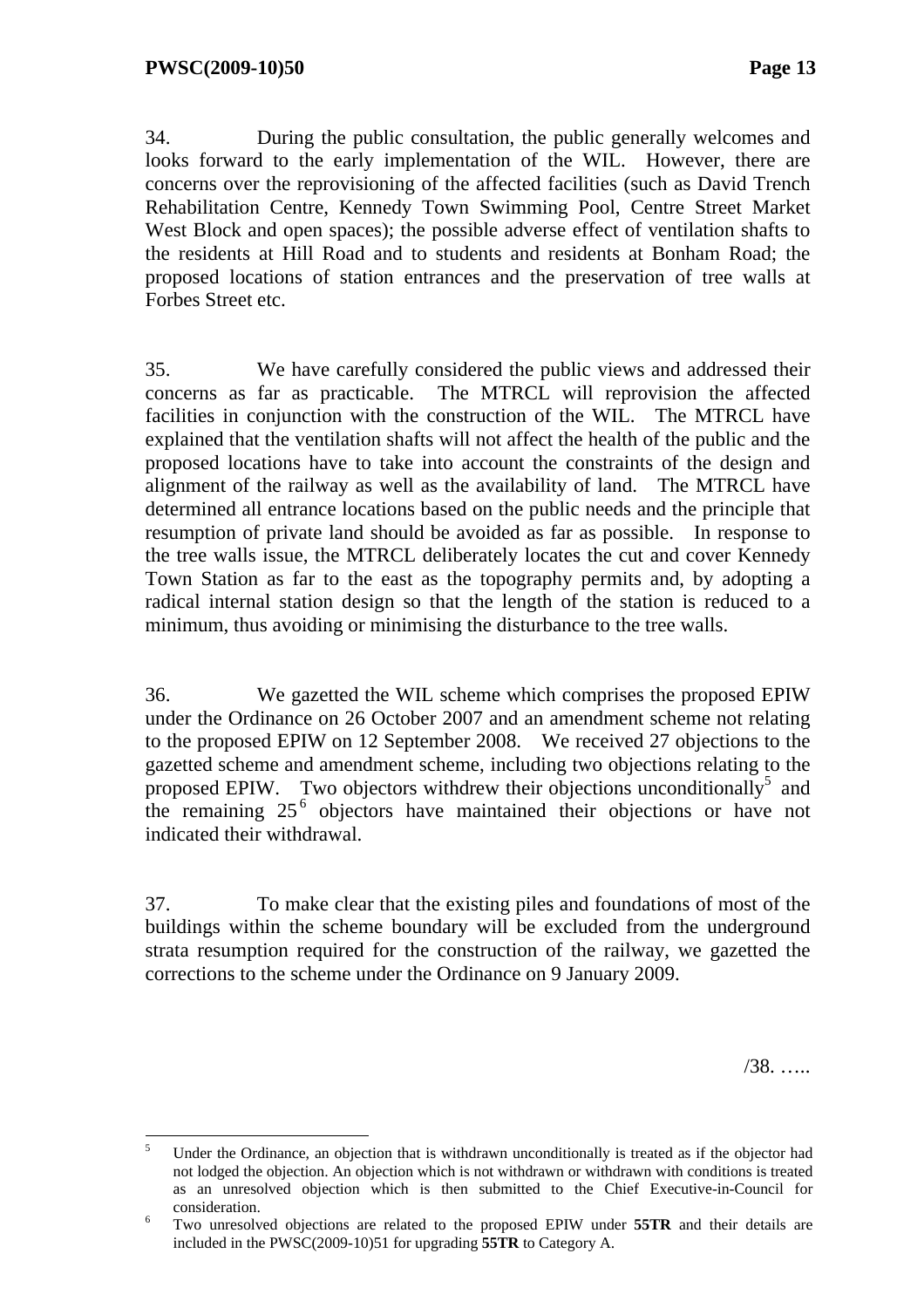38. Having considered the unresolved objections and the proposed modifications, the Chief Executive-in-Council authorised the WIL scheme, the amendment scheme and corrections to the scheme with modifications under the Ordinance on 10 March 2009. We gazetted the notice of authorisation on 20 March 2009. The details of the unresolved objections are reported in the Legislative Council Brief on Mass Transit Railway West Island Line Authorization of Scheme Following Receipt of Objections issued on 25 March 2009.

39. We consulted the Subcommittee on Matters relating to Railways of the LegCo Panel on Transport (the Railways Subcommittee) for the authorisation of the WIL scheme on 31 March 2009. Thirteen deputations were also invited to the meeting to express views on the WIL project. Members and the deputations supported the project in general but had some concerns mainly on ventilation shafts, blasting, tree preservation and construction impact. We explained to them that the operation of ventilation shafts would not affect the air quality of the surrounding environment. However, the residents nearby the ventilation shaft at Hill Road and the Parents and Teachers Association of the Bonham Road Government Primary School were not satisfied with the answer. The residents in the Belcher's were still not comfortable with the use of explosive for tunnel construction underneath the Belcher's. We would continue to keep close dialogue with these groups. The MTRCL would monitor the noise level of the ventilation shafts during the operation stage to ensure no exceedance of the requirement under the Noise Control Ordinance. The MTRCL would design and implement the blasting works in full compliance with the Buildings Ordinance to minimise the impacts to the adjacent structures and to ensure public safety. The MTRCL would supervise the blasting work and monitor the vibrations and noise to keep them within specified limits. The MTRCL would endeavour to protect the trees; if unavoidable, try to transplant them as far as practicable; and implement compensatory planting. The Environmental Impact Assessment (EIA) already addressed the construction and operation impact and the MTRCL would implement mitigation measures recommended in the EIA report.

40. We further consulted the Railways Subcommittee for the funding arrangement of the WIL project on 1 June 2009. Members requested the Administration and the MTRCL to provide supplementary information on the locations of the ventilation shafts, blasting method, assessment by the IEC, funding gap computation, cost breakdown and reasons of providing a capital grant to bridge the funding gap. While the Railways Subcommittee will convene another meeting to discuss the subject further, it had no objection to the Administration proceeding with consulting the PWSC on the funding arrangement.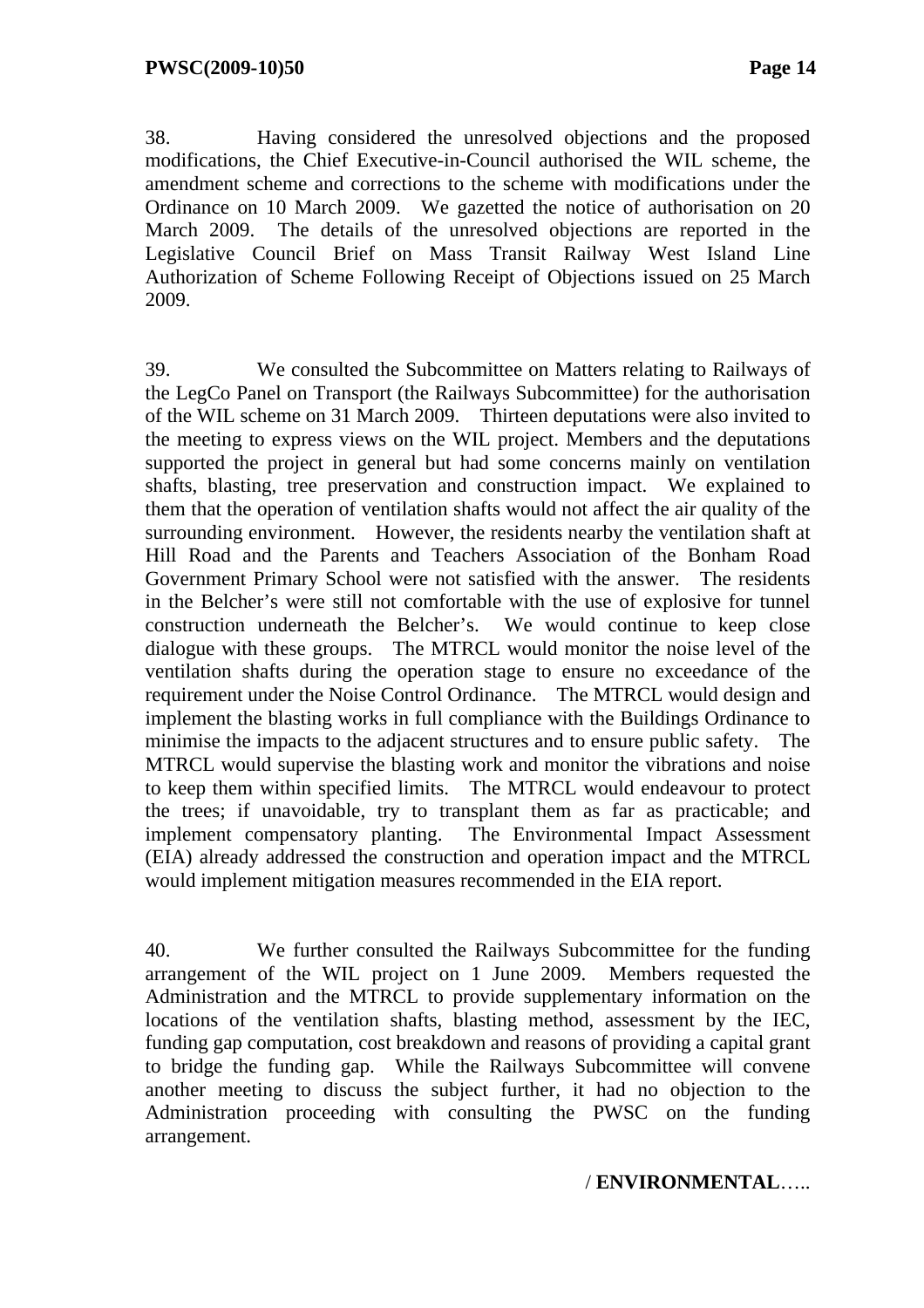$\overline{a}$ 

### **ENVIRONMENTAL IMPLICATIONS**

41. The WIL project is a designated project under Schedule 2 of the Environmental Impact Assessment (EIA) Ordinance (Cap. 499) and an environmental permit is required for the construction and operation of the WIL. The Director of Environmental Protection (DEP) approved the EIA report for the WIL project with conditions under EIA Ordinance on 23 December 2008. The EIA report concluded that the environmental impacts of the WIL project can be controlled to within the criteria under the EIA Ordinance and the Technical Memorandum on EIA Process.

42. We shall implement the measures recommended in the approved EIA report for the WIL project. The key measures include construction air-borne noise mitigation measures such as movable noise barriers, the appointment of a Certified Arborist to advise on and supervise tree protection measures, the appointment of a qualified and licensed archaeologist to keep an Archaeological Watching Brief on excavation works, the use of specially designed rail tracks in some parts of the alignment to mitigate against operation ground-borne noise, the additional concrete paving in the works area at the Ex-Kennedy Town Incinerator and Abattoir site to allow temporary use by the WIL project, aesthetic landscape and architectural measures on above ground structures of the WIL project, reprovision/restoration of affected public open space, the set up of Community Liaison Groups to facilitate communication, enquiries and complaints handling, and the follow up on proposals such as indirect technical remedy  $(ITR)<sup>7</sup>$  in the form of upgraded glazing and air conditioning for about 109 eligible dwellings affected by construction air-borne noise impact arising from the WIL project. MTRCL has included in the project estimate the cost to implement these measures.

43. All RRIW are not designated projects under the EIA Ordinance. They belong to the categories listed in ETWB TCW No. 13/2003 that have very little potential for giving rise to adverse environmental impacts. We undertake to implement the standard pollution control measures during their construction as promulgated by DEP.

/44. …..

<sup>7</sup> ITR will generally require the provision of upgraded window glazing for the noise sensitive facades exposed to excessive residual impacts, and provision of air-conditioning.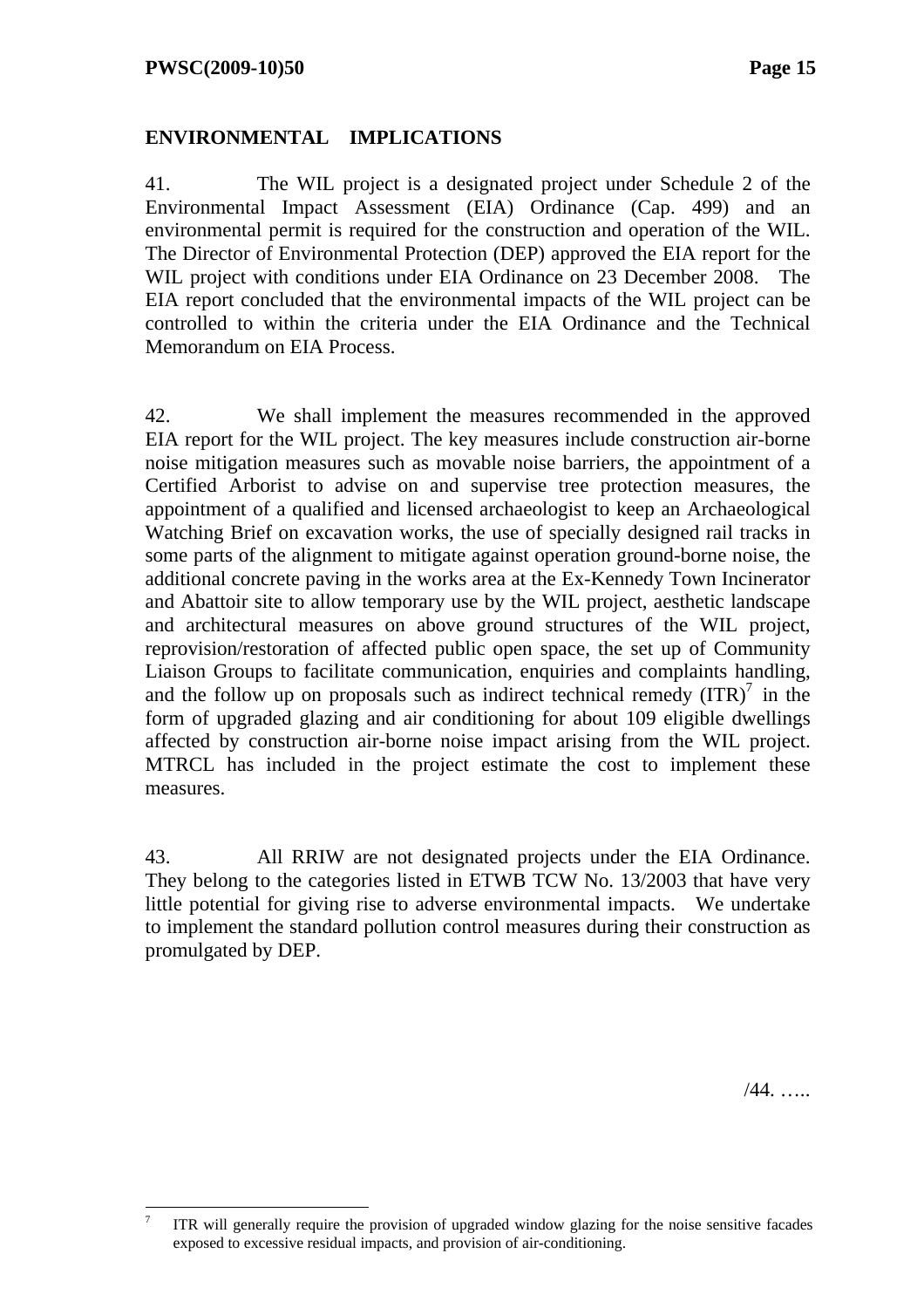44. The MTRCL has considered measures in the planning and design stages to reduce the generation of construction waste where possible. Such measures include the use of bored/mined tunnelling method instead of cut-and-cover method to reduce the amount of excavation works; reduction of the size and number of offline plant rooms; and minimization of the overall size of the plant buildings and tunnel section through effective structural scheming for plant building and tunnel layout. In addition, the MTRCL will require the contractor to reuse inert construction waste (e.g. excavated rock and soil materials) on site or in other suitable construction sites as far as possible, in order to minimise the disposal of inert construction waste to public fill reception facilities<sup>8</sup>. The MTRCL will encourage the contractor to maximise the use of recycled or recyclable inert construction waste, as well as the use of non-timber formwork to further minimise the generation of construction waste.

45. The MTRCL will also require the contractors to submit for approval plans setting out the waste management measures, which will include appropriate mitigation means to avoid, reduce, reuse and recycle inert construction waste. The MTRCL will ensure that the day-to-day operations on site comply with the approved plans. The MTRCL will require the contractors to separate the inert portion from non-inert construction waste on site for disposal at appropriate facilities. The MTRCL will control the disposal of inert construction waste and non-inert construction waste to public fill reception facilities and landfills respectively through a trip-ticket system.

46. The MTRCL estimates that the WIL project will generate in total about 2 010 000 tonnes of construction waste. Of these, the MTRCL will reuse about 120 000 tonnes (6%) of inert construction waste on site and deliver 1 860 000 tonnes (93%) of inert construction waste to public fill reception facilities for subsequent reuse. In addition, the MTRCL will dispose of 30 000 tonnes (1%) of non-inert construction waste at landfills. The total cost for accommodating construction waste at public fill reception facilities and landfill sites is estimated to be \$53,970,000 for this project (based on a unit cost of \$27/tonne for disposal at public fill reception facilities and  $$125/tonne<sup>9</sup>$  at landfills).

#### / **HERITAGE**…..

<sup>8</sup> <sup>8</sup> Public fill reception facilities are specified in Schedule 4 of the Waste Disposal (Charges for Disposal of Construction Waste) Regulation. Disposal of inert construction waste in public fill reception facilities requires a licence issued by the Director of Civil Engineering and Development.<br><sup>9</sup> This estimate has taken into account the cost for developing, operating and restoring the landfills after

they are filled and the aftercare required. It does not include the land opportunity cost for existing landfill sites (which is estimated at  $\frac{90}{m^3}$ ), nor the cost to provide new landfills (which is likely to be more expensive) when the existing ones are filled.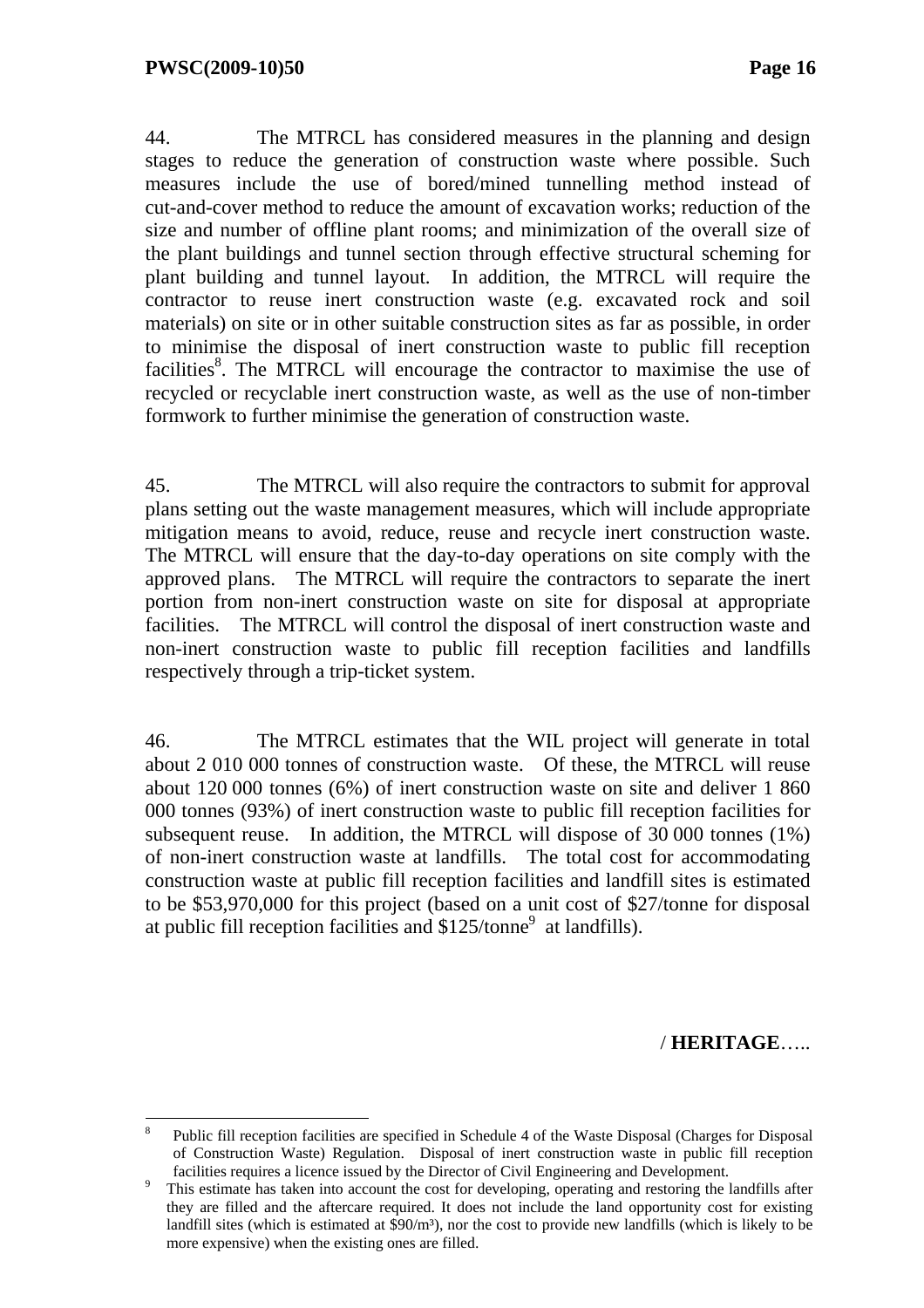### **HERITAGE IMPLICATIONS**

47. The cultural heritage impact assessment in the EIA report for the WIL project indicates that the construction and operation of the WIL project will pose limited impact on the existing cultural heritage resources in the Western District with the implementation of the mitigation measures recommended in the EIA report.

48. The WIL project will involve the use of the ex-Upper Level Police Station (ex-ULPS) at High Street for the reprovisioning of the David Trench Rehabilitation Centre which will be vacated for the construction of the Sai Ying Pun Station. The use of the ex-ULPS was not covered by the EIA report but was assessed separately by a Heritage Impact Assessment (HIA). The ex-ULPS building is a Grade III historical building. The MTRCL has carried out a HIA study for the restoration and adaptive re-use of the ex-ULPS and concluded that the proposed usage will not affect the historical value of the building. The Antiquities and Monuments Office (AMO) of the Leisure and Cultural Services Department has no objection to the HIA report and the proposed mitigation measures. On 25 February 2009, the HIA report was also presented to the Antiquities Advisory Board  $(AAB)^{10}$  who expressed support for the project. We shall implement the mitigation measures proposed in the HIA report.

### **LAND ACQUISITION**

 $\overline{a}$ 

49. We will resume about 1 349 square metres of private land and stratum of land for the construction of station entrances at Sai Ying Pun. It will affect about 61 households involving about 156 residents, about ten commercial units involving five operators and two cooked food stalls involving one operator. The Director of Housing will offer the eligible clearees accommodation in public housing in accordance with the existing housing policy. In addition, we will also resume about 72 300 square metres of underground strata of land, creation of easement and/or other permanent rights of land of about 868 square metres, creation of rights of temporary occupation of land of about 3 066 square metres and underground strata of land of about 15 200 square metres. MTRCL estimates the land costs to be \$750 million (in December 2008 prices). A breakdown of the land acquisition and clearance costs and land related costs to be included in the funding support is at Enclosure 6. The cost, subject to claw-back, is considered justified for the implementation of the WIL project.

 $/50.$  ….

The AAB is a statutory body consisting of members with expertise in various relevant fields. It was set up to advise the Antiquities Authority on any matters relating to antiquities and monuments.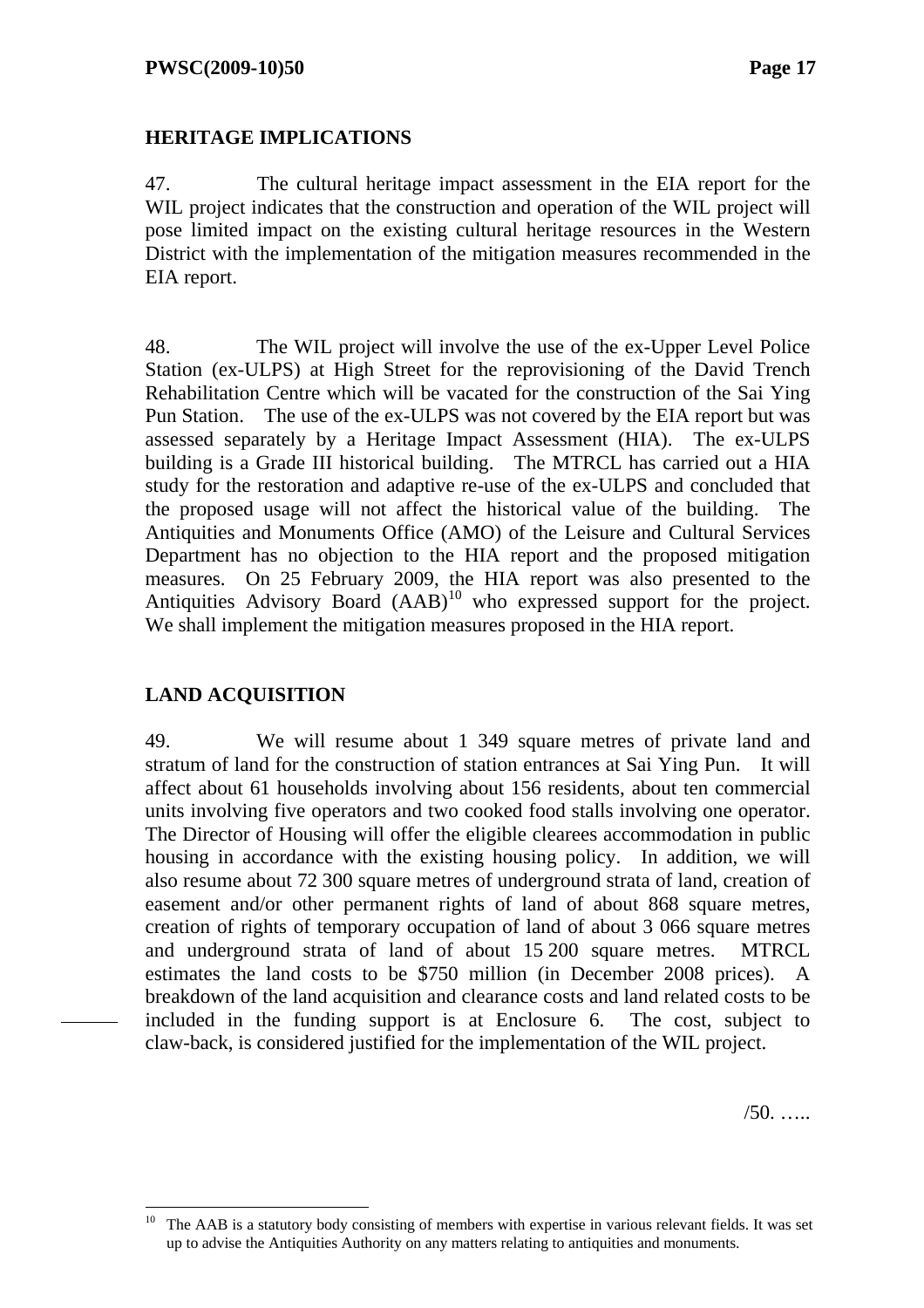50. In addition, the resumption of the underground strata of land may affect the future redevelopment potential of some private developments due to the presence of the proposed underground railway facilities in the vicinity of and/or underneath the affected private lots. We estimate the compensation due to loss of redevelopment potential arising from underground strata resumption to be \$380 million (in December 2007 prices). We will seek funding for the compensation arising from the potential claims as and when the person having compensable interest submits details of the claim to ascertain the relevant cost figures in future.

### **BACKGROUND INFORMATION**

51. We upgraded **1QR** (previously known as **11YD**) to Category B in October 2007.

52. We upgraded part of **1QR** to Category A as **2QR** (previously known as **12YD**) "MTR West Island Line – funding support for design phase" in December 2007 at an estimated cost of \$400.0 million in MOD prices for the provision of the first stage funding support to the MTRCL to cover the design phase expenditure of the WIL project up to authorisation under the Ordinance.

53. The proposed WIL project will involve removal of 430 trees, including 348 trees to be felled, 82 trees to be transplanted elsewhere within the project site. All trees to be removed are not important trees<sup>11</sup>. We will incorporate planting proposals as part of the project, including estimated quantities of 490 trees and 34 000 shrubs.

/54. …..

 $\overline{a}$ 11 An "important tree" refers to trees in the Register of Old and Valuable Trees, or any other trees that meet one or more of the following criteria –

<sup>(</sup>a) trees of over 100 years old or above;

<sup>(</sup>b) trees of cultural, historical or memorable significance e.g. Fung Shui tree, tree as landmark of monastery or heritage monument, and trees in memory of an important person or event;

<sup>(</sup>c) trees of precious or rare species;

<sup>(</sup>d) trees of outstanding form (taking account of overall tree sizes, shape and any special features) e.g. trees with curtain like aerial roots, trees growing in unusual habitat; or

<sup>(</sup>e) trees with trunk diameter equal or exceeding 1.0 metre (measured at 1.3 metre above ground level), or with height/canopy spread equal or exceeding 25 metres.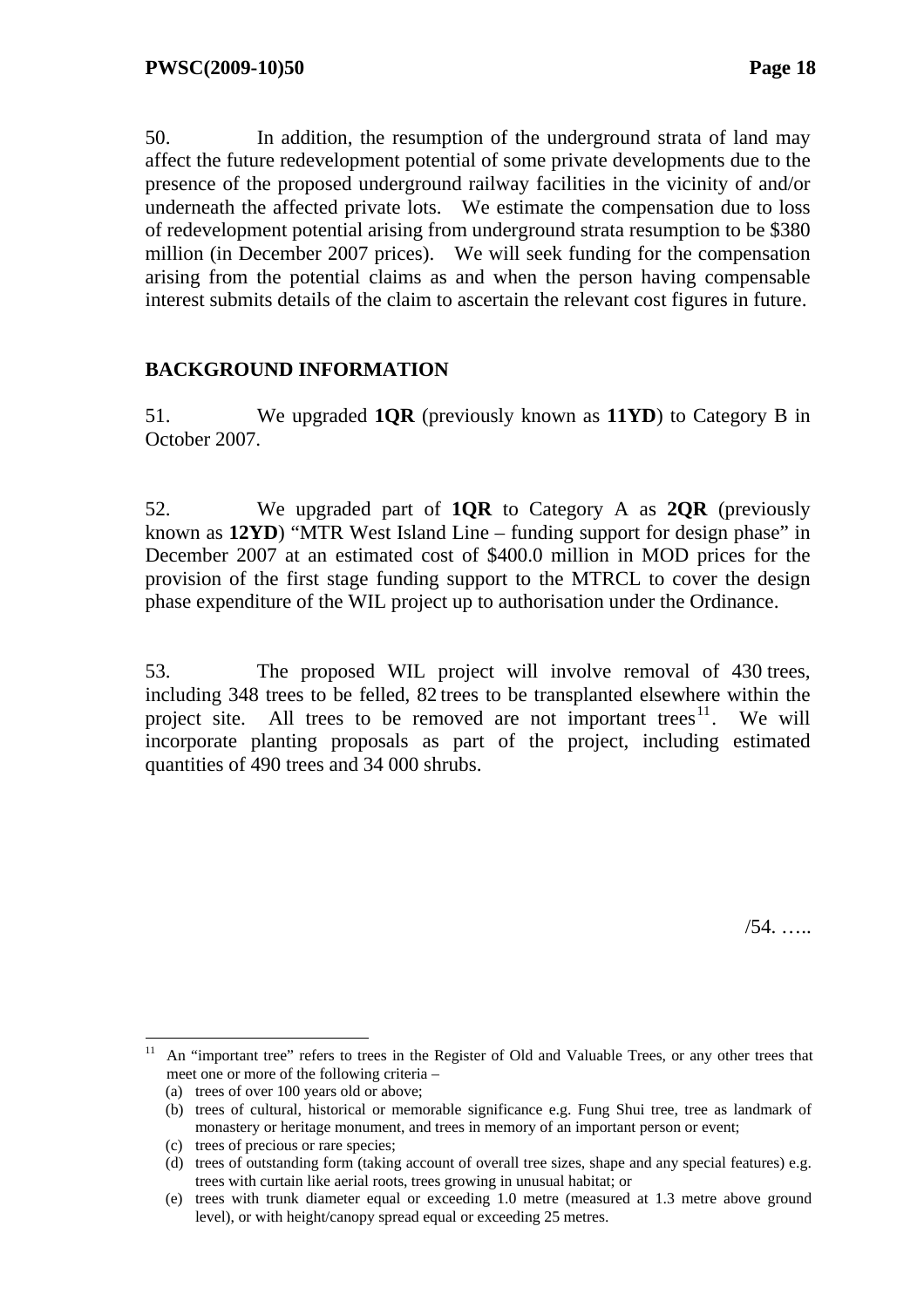54. We estimate that the works in paragraph 4 will create about 3 000 jobs (2 400 for labourers and another 600 for professional/technical staff) providing a total employment of 159 000 man-months.

--------------------------------------

Transport and Housing Bureau June 2009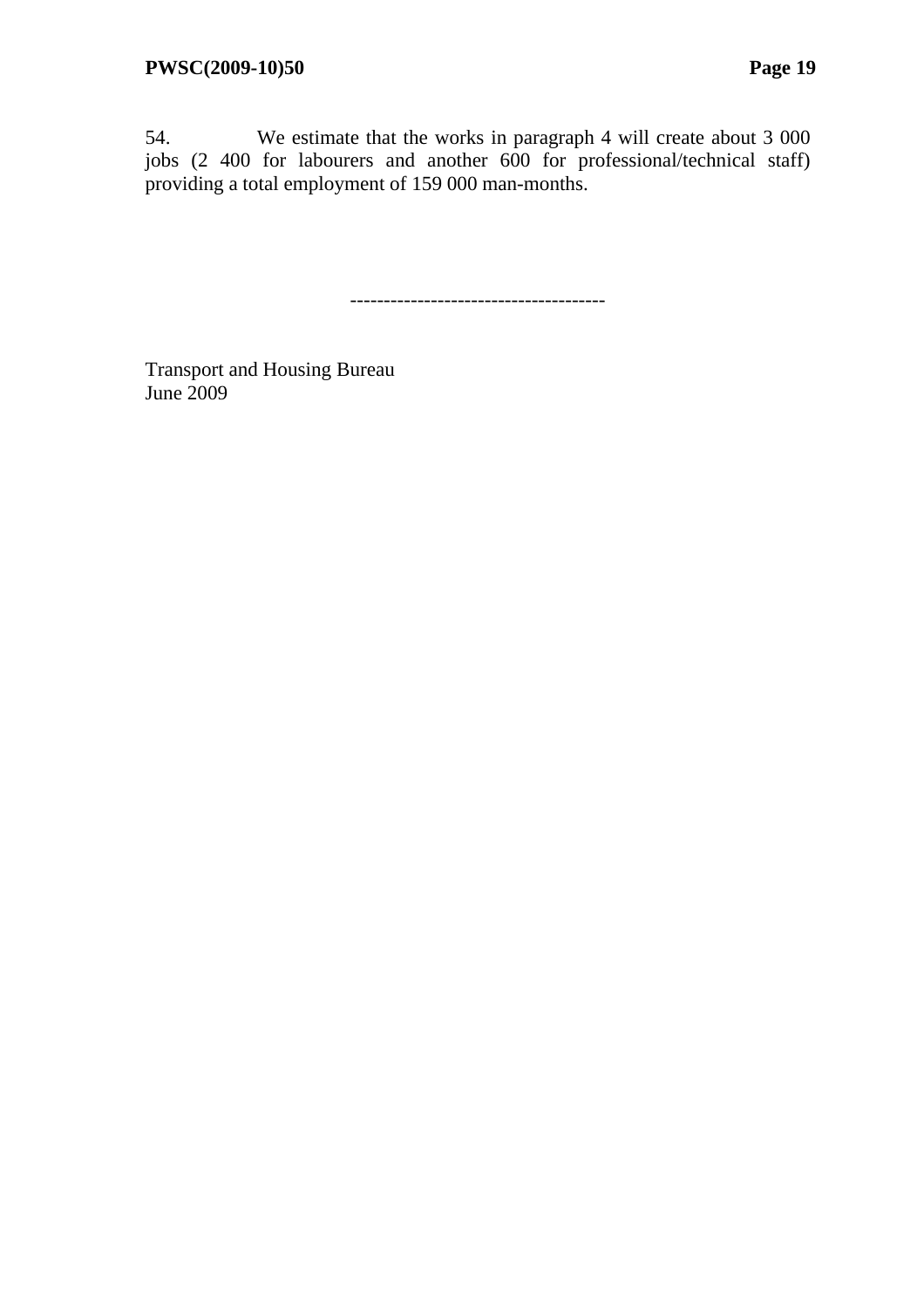

A4 210X297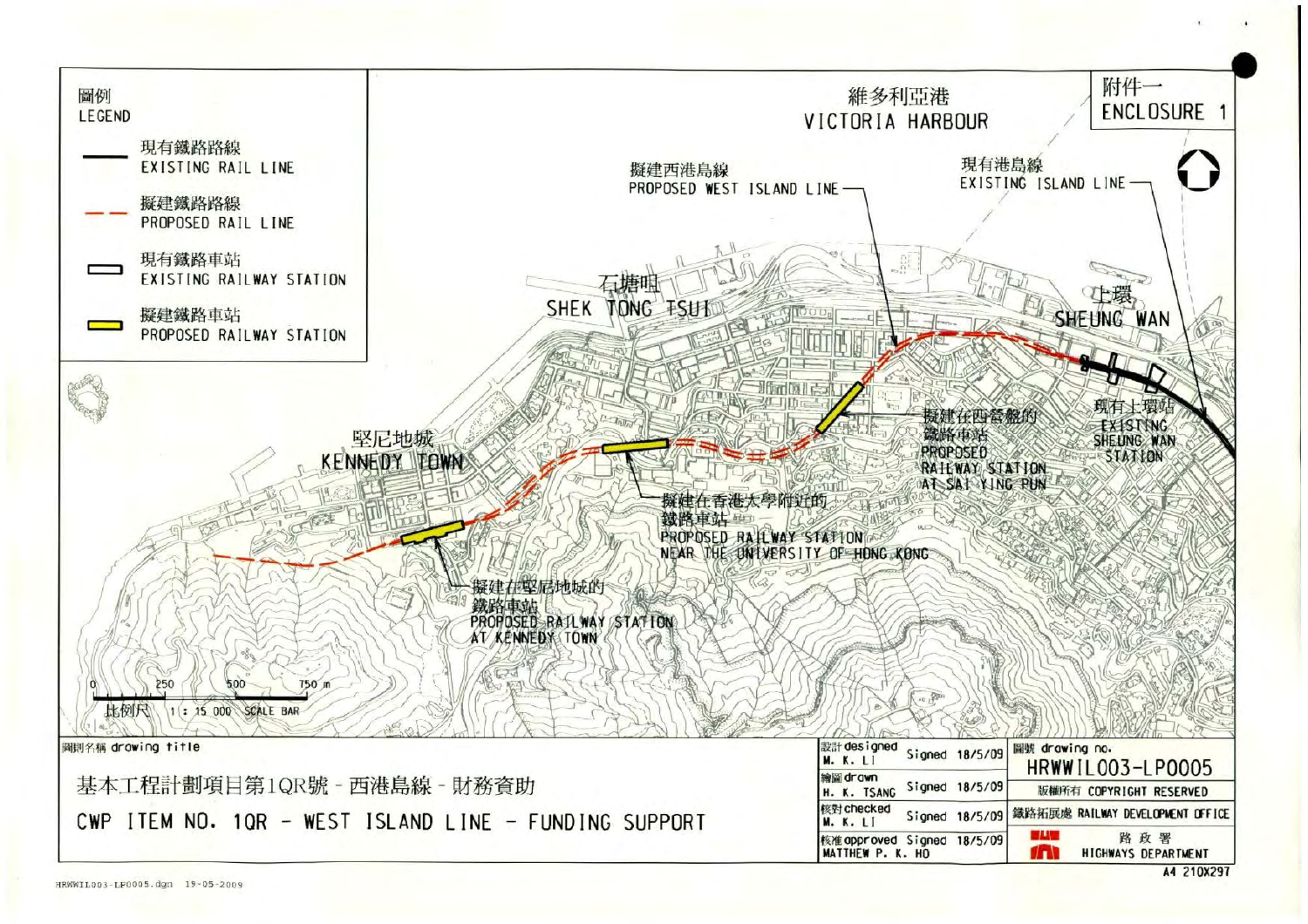#### **Enclosure 2 to PWSC(2009-10)50**

### **1QR – West Island Line – funding support**

#### **List of the reprovisioning, remedial and improvement works (RRIW)**

- 1. Reprovisioning of facilities included in Centre Street Market West Block;
- 2. Reprovisioning of Whitty Street public toilet and Pest Control Office therein;
- 3. Reprovisioning of playgrounds/sitting out areas/amenity areas permanently closed for making way for station entrances or other railway facilities;
- 4. Reprovisioning of Hong Kong Central Dental Laboratory;
- 5. Modification of Centre Street Market East Block (comprising both temporary and permanent reprovisioning works);
- 6. Reprovisioning of facilities at Kwok Hing Lane (comprising both temporary and permanent reprovisioning works);
- 7. Modification of market toilet at Shek Tong Tsui Cooked Food Centre;
- 8. Temporary reprovisioning of public toilets at David Lane;
- 9. Modification of a footbridge linking Haking Wong Building across Pok Fu Lam Road;
- 10. Reprovisioning of Central & Western EPD Monitoring Stations;
- 11. Reprovisioning of the Kennedy Town Swimming Pool; and
- 12. Reprovisioning of the David Trench Rehabilitation Centre.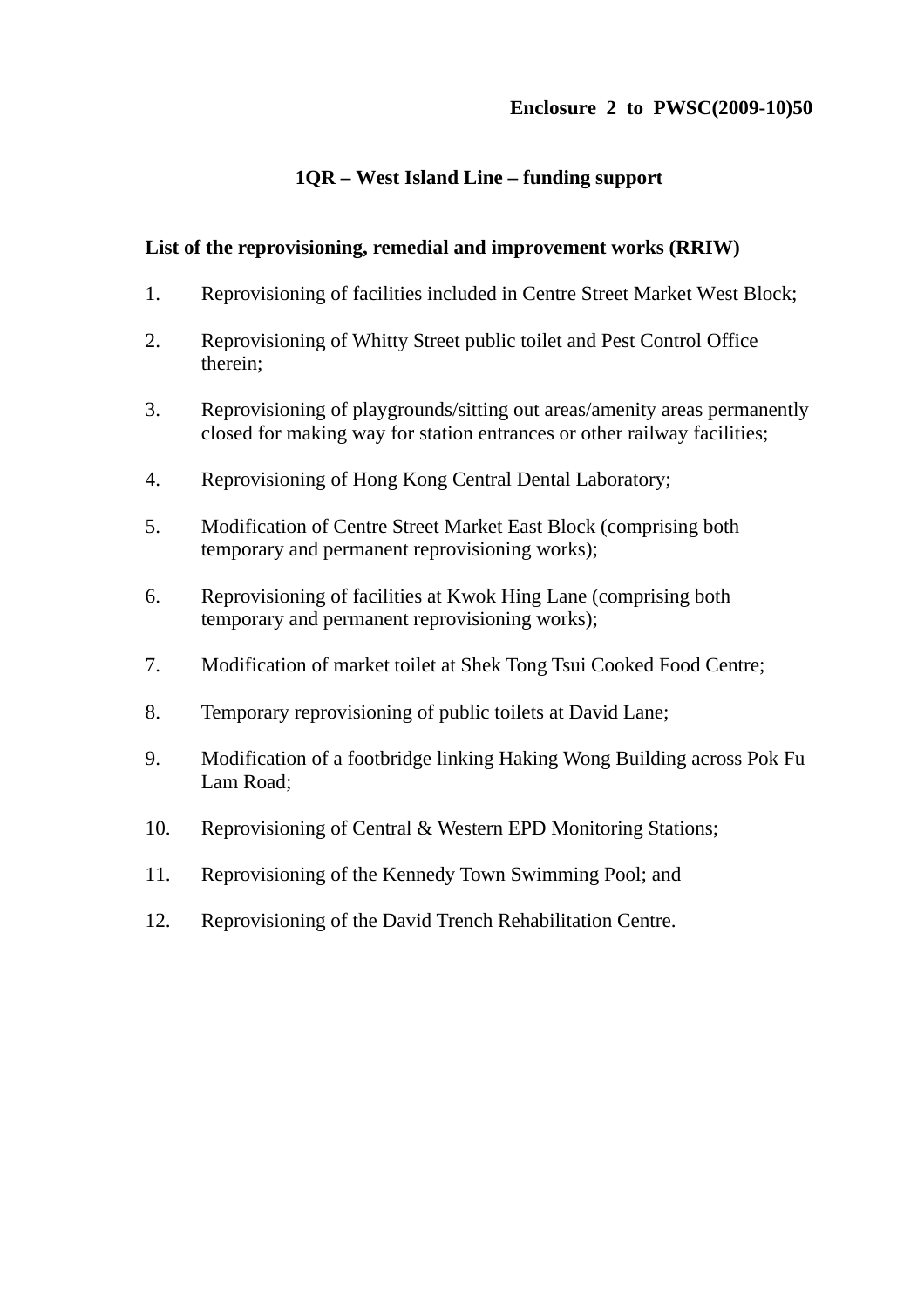### **1QR – West Island Line – funding support**

#### **Details of the increase in scope of works**

(A) Reprovisioning, Remedial and Improvement Works (RRIW)

 There are scope changes for the reprovisioning of the David Trench Rehabilitation Centre (DTRC) and the Kennedy Town Swimming Pool (KTSP), which have led to an increase of \$200 million.

2. The DTRC will be demolished to make way for the Bonham Road entrance to the Sai Ying Pun Station, and will be re-located to the heritage building at the ex-Upper Level Police Station (ex-ULPS) nearby. The façade and major architectural features of the ex-ULPS building will have to be retained which imposes constraints on the design. More detailed investigation of the existing building has revealed a need for a greater extent of structural modifications. To accommodate additional user requirements allowing for an anticipated expansion of service, additional accommodation in a new wing next to the ex-ULPS will be required.

3. Kennedy Town Station will be located at the existing KTSP, instead of the original proposal near Forbes Street where there are precious tree walls. The KTSP will be reprovisioned near the Western waterfront. Additional wall cladding, external ceiling and maintenance walkway, additional air conditioning and E&M provisions are necessary for the new swimming pool to suit the latest design and maintenance standards.

(B) Railway Works

4. Changes to the design are also necessary to meet the requirements of Environmental Protection Department, Buildings Department (BD) and Fire Services Department (FSD). These include –

- (a) University and Sai Ying Pun Stations and associated tunnels Lengthened and enlarged adits including the provision of moving walkways, provision of additional temporary supports during construction, additional tree transplanting, additional fire safety provisions and adjustments to more accurately reflect the difficult access provisions.
- (b) Sheung Wan Station to Sai Ying Pun Station tunnels Modification to the existing Island Line turnback and overrun tunnel, provision of additional temporary noise enclosures to meet Environment Impact Assessment requirements, allowance for additional ground treatment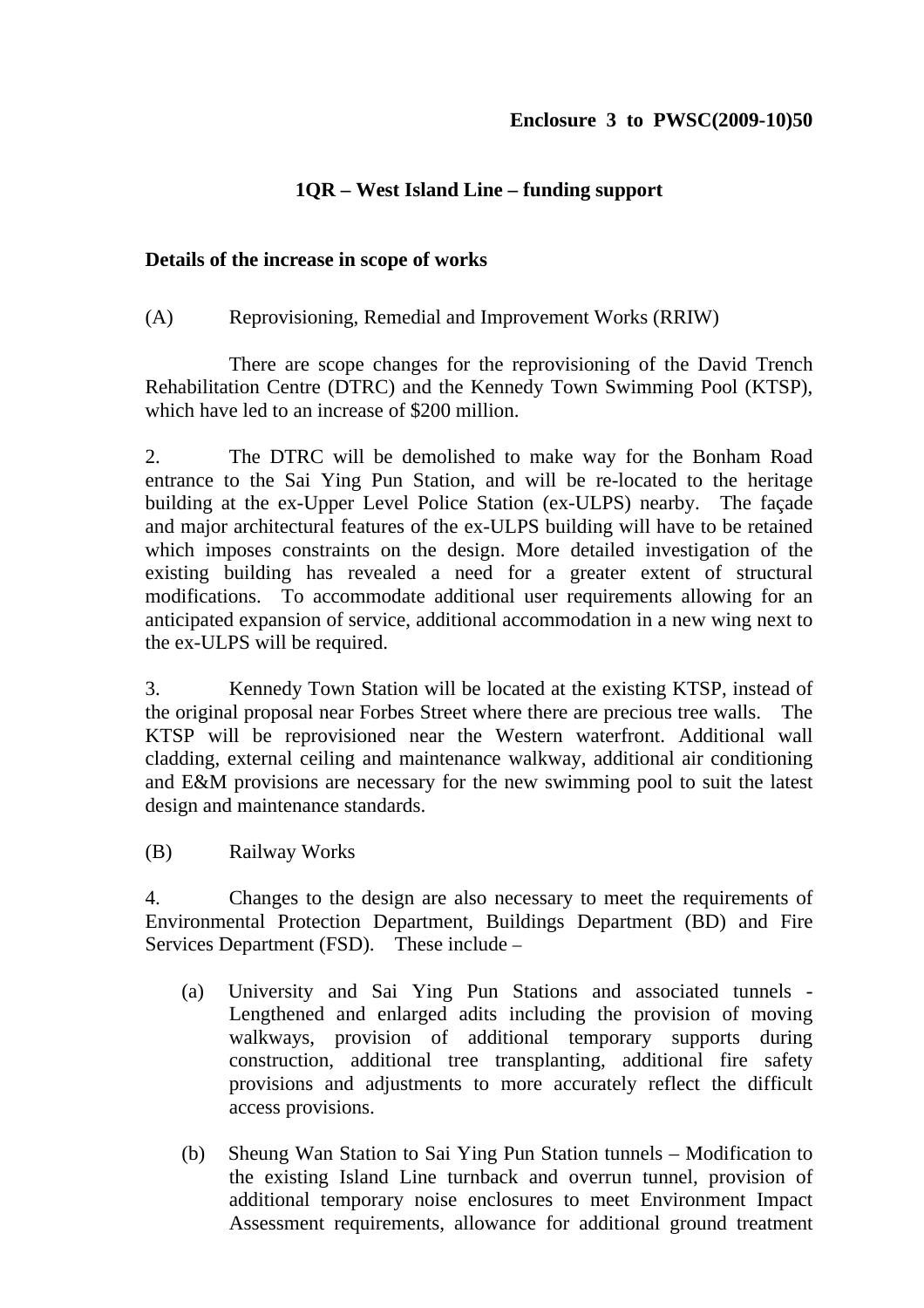and more extensive building protection measures to satisfy BD requirements and allowance for 24-hour standby teams to satisfy FSD requirements for compressed air working.

- (c) Additional slope stabilisation works As a result of the severe rainstorm in May 2008, additional slope protection works were found to be necessary.
- (d) Kennedy Town Station and overrun tunnels Modifications to the tunnel linings to accommodate more adverse ground conditions, provision of additional ventilation plantrooms to meet FSD requirements, additional provisions at harbour side works areas and additional barging points.
- (e) Underground Magazine and Ex-Abattoir Site in Kennedy Town Additional grouting to tunnels and increased floor areas to accommodate more adverse ground conditions and revised FSD requirements respectively.
- (f) Sheung Wan Station Further modifications to the central concourse to improve passenger circulation.
- (g) Additional ground investigation works

All the above have led to an increase of about \$1,300 million.

(C) Construction Methods

5. During the design development for the project and upon further ground investigation, it was found necessary to change some of the construction methods to cater for more difficult geotechnical conditions in the soft ground areas. These include: allowance for night works at Sheung Wan Station; addition of a slurry tunnel boring machine type for Sheung Wan to Sai Ying Pun tunnels; use of ground freezing methods for construction of entrances at Sai Ying Pun Station; change from secant piles to bored piles at Kwun Lung Lau and associated ground treatment; and extended soft ground tunneling at the magazine site. All these have resulted in an increase of about \$200 million.

(D) Additional E&M Works

6. Additional E&M works were found to be required in various railway E&M systems during the design stage to accommodate changes to the scope of the civil works, improved customer service requirements or revised FSD provisions. These include additional modifications to the Island Line signalling system; other changes to the tunnel environmental control system; platform screen doors; power supply system; track side auxiliaries; main control system; communications and radio system; auto fare collection system; additional lifts and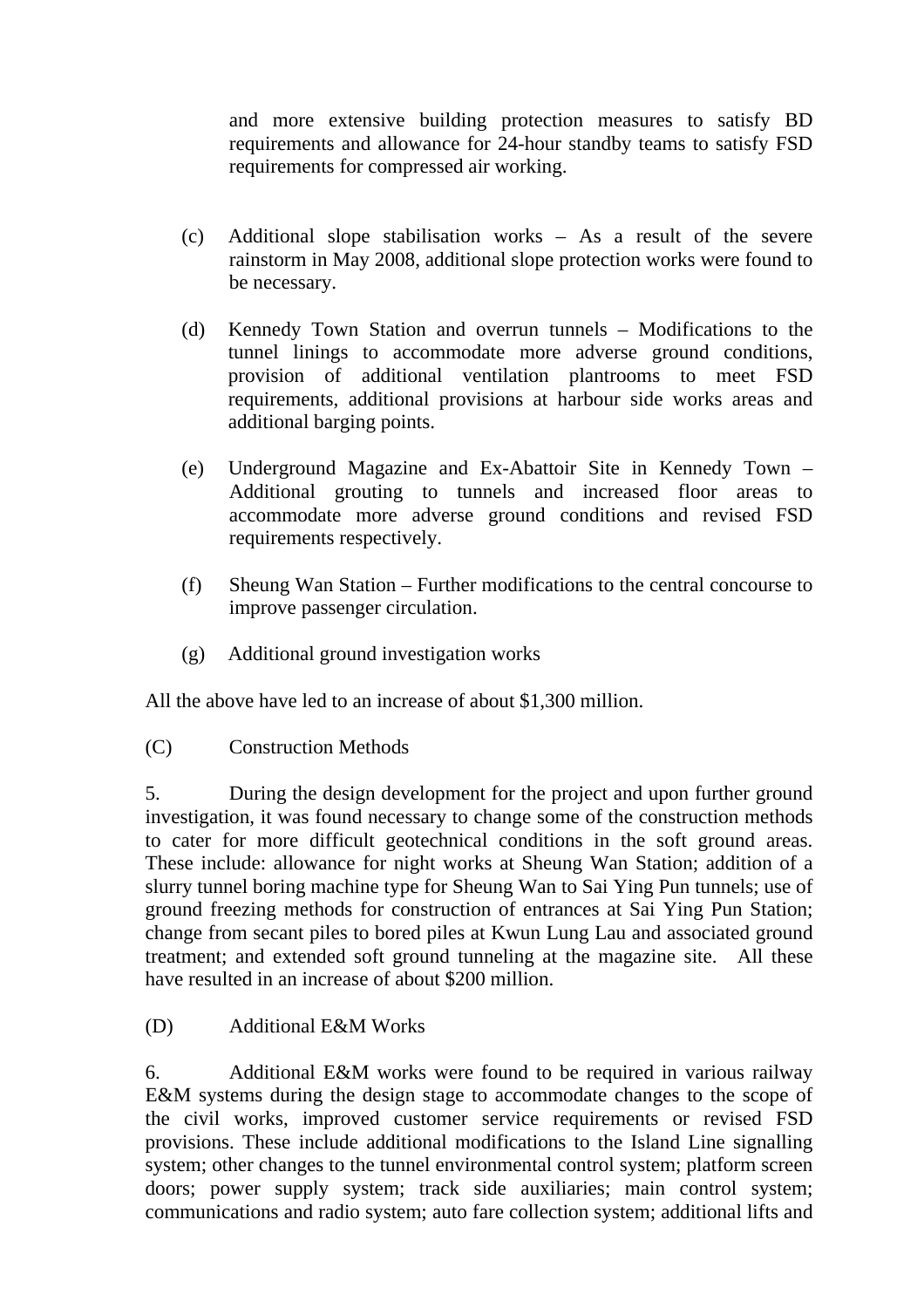escalators; modification of the existing Island Line Railway System. All these have resulted in an increase in cost of about \$400 million.

(E) Additional Rolling Stock

7. In additional to the changes in the above categories, one additional train is required to meet the latest standard in passenger comfort level and train service frequency. This will cost about \$100 million.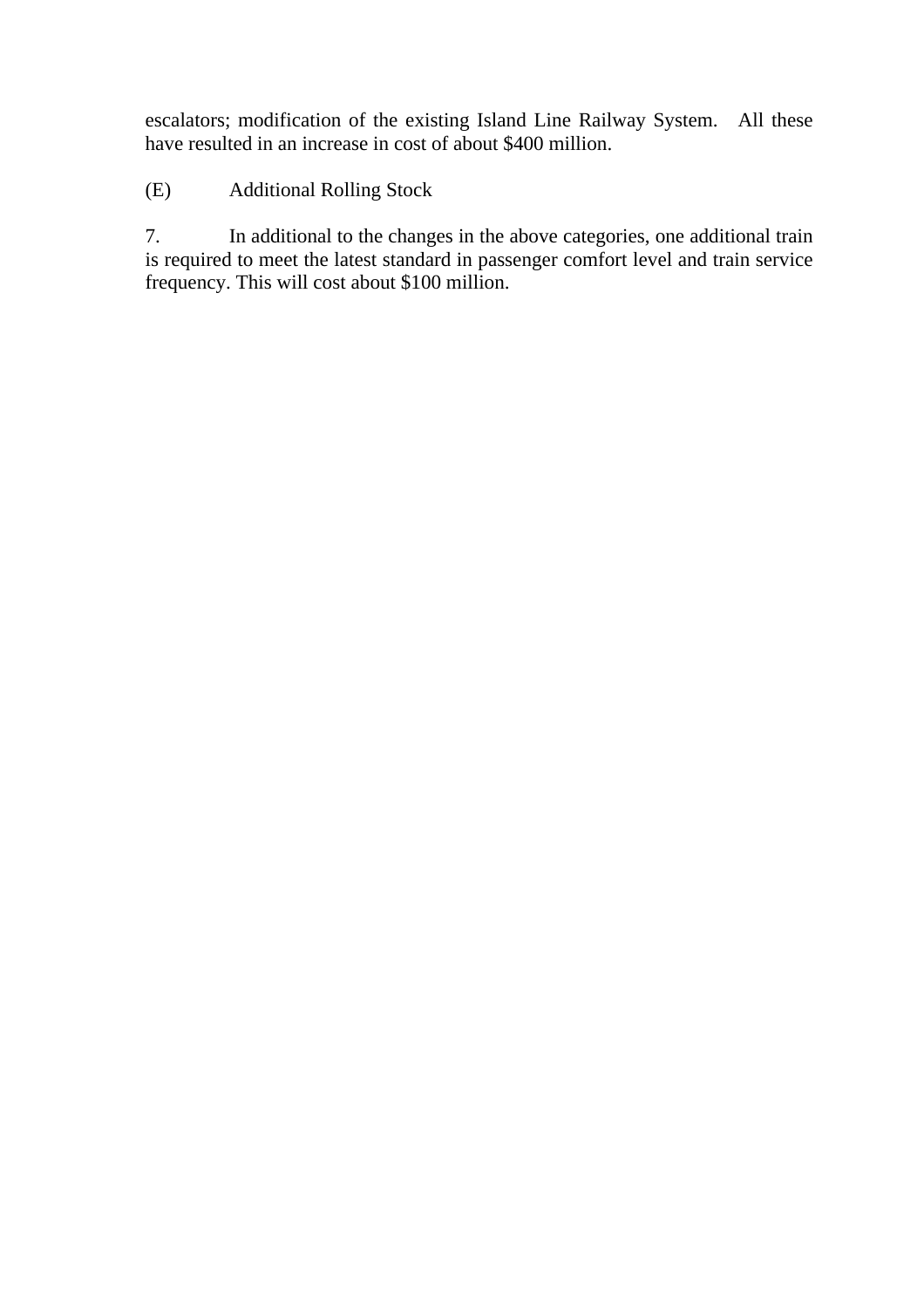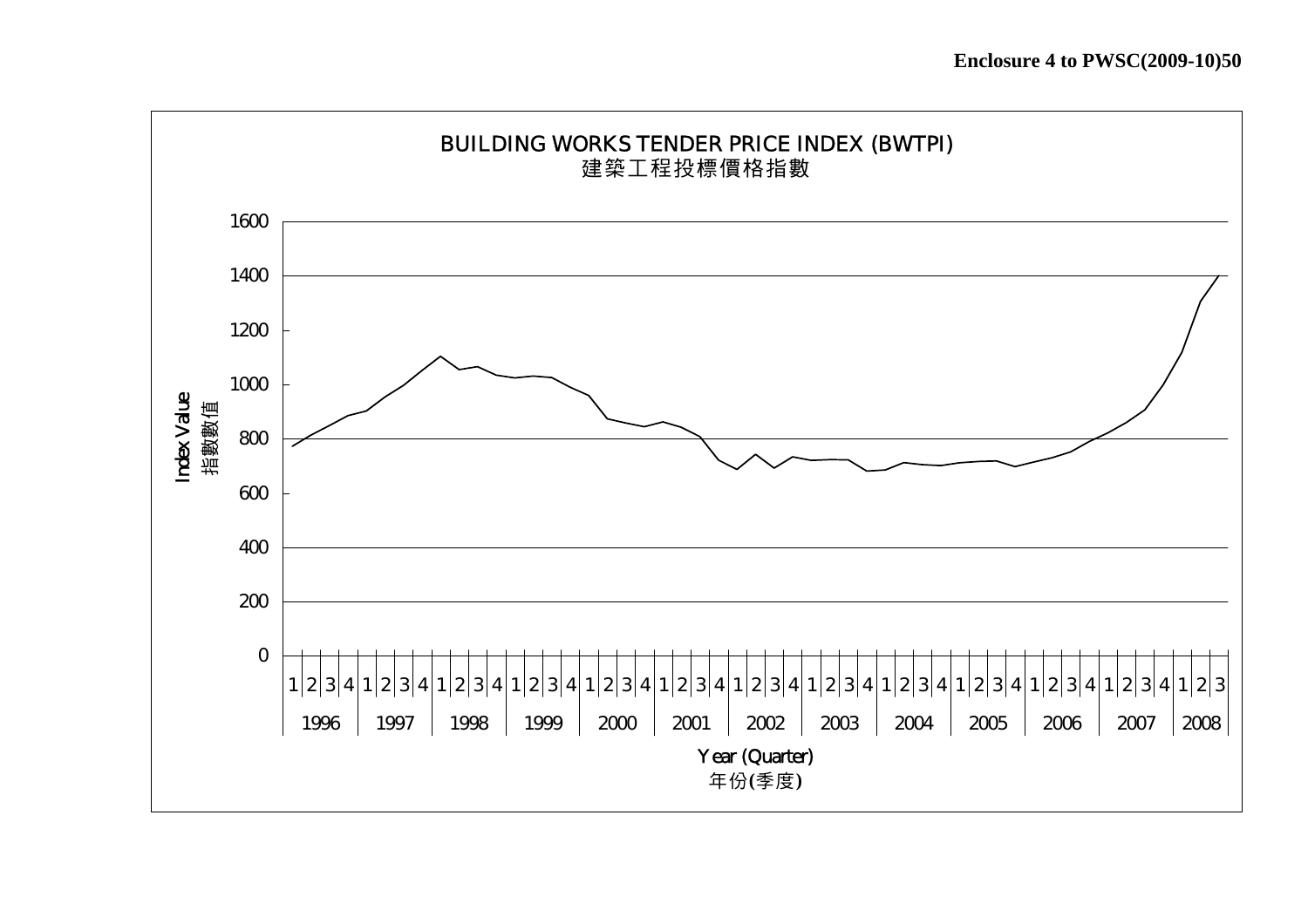#### **1QR – West Island Line – funding support**

#### **Assumptions in inflation factors**

While Government Economist (GEcon) has estimated price deflators of 2% per annum for 2009-13 and 3% per annum for 2014-19, MTRCL has proposed 5% per annum for 2009-14, and 2.5% per annum thereafter for construction cost increases and 3% per annum increase after 2014 for wages. We have looked at the cost indices compiled by the Civil Engineering and Development Department (CEDD) and the Highways Department (HyD) over the past 20 years. While the average year-over-year changes of the cost indices during the period 1989-2008 are 4.6% and 5.0% respectively, these yearly changes fluctuate. Out of the 20 yearly changes figures, not less than 10 yearly changes are above 5%. MTRCL's proposals are not out of line with past inflation on construction industry. We propose to accept MTRCL's proposed increases taken into account that any excess in the estimated capital costs will be dealt with under the claw-back mechanism.